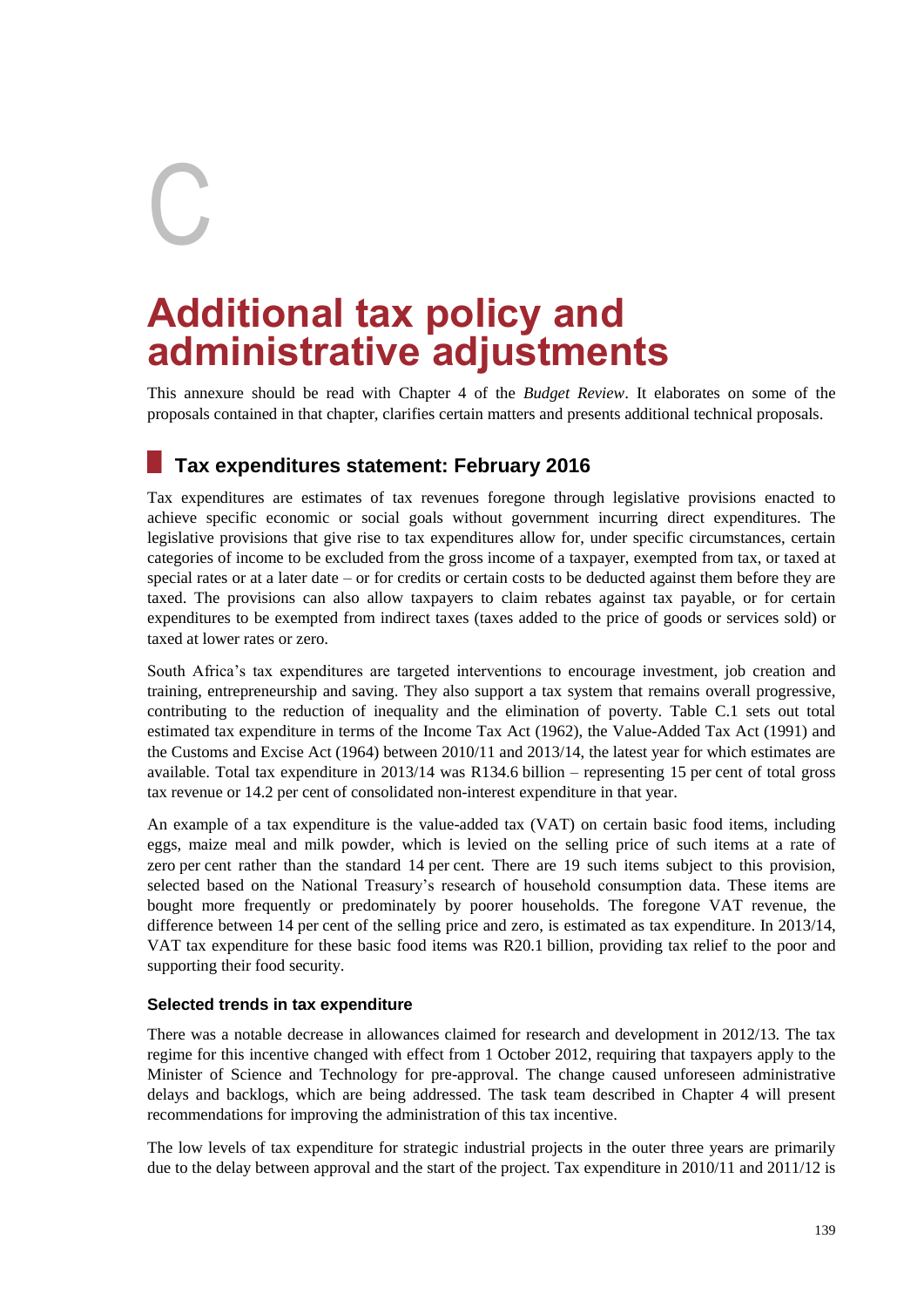still linked to the predecessor of the section 12I manufacturing incentive that expired in 2005. Since the inception of section 12I, 73 projects have been approved. However, only about 10 per cent of the allowances approved had been claimed by 2013/14, resulting in the low tax expenditure numbers in the outer three years. Once the companies begin to implement more of the projects and SARS assessment levels rise, the tax expenditure for this incentive should increase.

The employment tax incentive scheme started in January 2014. The tax expenditure figures recorded in 2013/14 were too small to have a meaningful effect on Table C.1, which is why the incentive is not listed.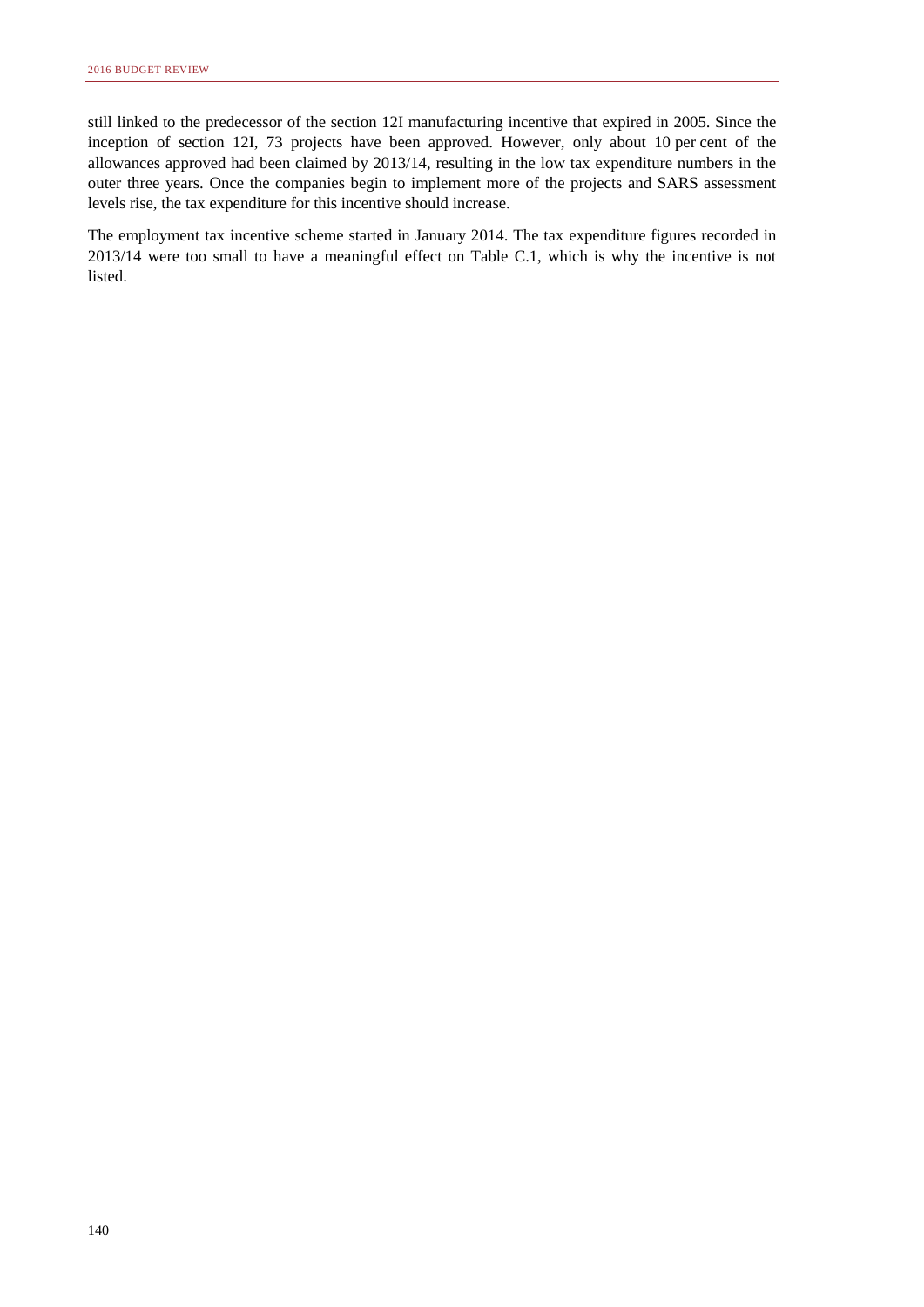| Personal income tax                                       | 2010/11                  | 2011/12                  | 2012/13 | 2013/14           |
|-----------------------------------------------------------|--------------------------|--------------------------|---------|-------------------|
| Pension and retirement annuity contributions <sup>1</sup> | 21 064                   | 23 745                   | 27 037  | 28 543            |
| Pension contributions - employees                         | 7922                     | 8928                     | 10 107  | 10 650            |
| Pension contributions - employers                         | 8910                     | 10 041                   | 11 367  | 11978             |
| Retirement annuity                                        | 4 2 3 2                  | 4776                     | 5563    | 5915              |
| Medical                                                   | 15 290                   | 17 493                   | 20 314  | 20 291            |
| Medical contributions & deductions - employees            | 15 2 9 0                 | 17493                    | 4314    | 4881              |
| Medical credits <sup>2</sup>                              | $\overline{\phantom{0}}$ | $\overline{\phantom{0}}$ | 16 000  | 15410             |
| Interest exemptions                                       | 1 2 5 9                  | 1 150                    | 1 1 8 4 | 1 1 6 8           |
| Secondary rebate (65 years and older)                     | 1762                     | 1702                     | 1850    | 2580              |
| Tertiary rebate (75 years and older)                      |                          | 142                      | 152     | 201               |
| Donations                                                 | 139                      | 179                      | 216     | 287               |
| Capital gains tax (annual exclusion)                      | 112                      | 146                      | 303     | 370               |
| Total personal income tax                                 | 39 627                   | 44 557                   | 51 056  | 53 441            |
| Corporate income tax                                      |                          |                          |         |                   |
| Small business corporation tax savings                    | 1 4 8 0                  | 1 551                    | 1868    | 2 2 3 2           |
| Reduced headline rate                                     | 1 460                    | 1531                     | 1843    | 2 2 0 6           |
| Section 12E depreciation allowance                        | 20                       | 20                       | 25      | 26                |
| Research and development                                  | 1 2 1 6                  | 1 1 3 1                  | 360     | 745               |
| Learnership allowances                                    | 1 3 6 8                  | 1 2 1 9                  | 758     | 966               |
| Strategic industrial projects <sup>3</sup>                | 294                      | 27                       | 51      | $\qquad \qquad -$ |
| Film incentive                                            | 185                      | 574                      |         | 354               |
| Urban development zones                                   | 298                      | 975                      | 210     | 314               |
| Total corporate income tax                                | 4840                     | 5 4 7 7                  | 3 2 4 7 | 4611              |
| Value-added tax                                           |                          |                          |         |                   |
| Zero-rated supplies                                       |                          |                          |         |                   |
| 19 basic food items <sup>4</sup>                          | 15 497                   | 17 106                   | 18 628  | 20 107            |
| Petrol <sup>5</sup>                                       | 10845                    | 13797                    | 15 343  | 16 276            |
| Diesel <sup>5</sup>                                       | 1 1 0 7                  | 1 5 3 2                  | 1759    | 2 101             |
| Paraffin <sup>5</sup>                                     | 367                      | 585                      | 611     | 702               |
| Municipal property rates                                  | 6 0 32                   | 7 5 6 8                  | 9598    | 10 209            |
| Reduced inclusion rate for commercial accommodation       | 142                      | 153                      | 175     | 190               |
| Subtotal zero-rated supplies                              | 33 989                   | 40742                    | 46 115  | 49 585            |
| Exempt supplies (public transport and education)          | 905                      | 999                      | 1 088   | 1 175             |
| <b>Customs duties and excise</b>                          |                          |                          |         |                   |
| Motor vehicles (MIDP/APDP, including IRCCs) <sup>6</sup>  | 12 673                   | 16 30 6                  | 15823   | 18 4 15           |
| Textile and clothing (duty credits $-DCCs$ ) <sup>6</sup> | 2 2 3 0                  | 860                      | 652     | 468               |
| Furniture and fixtures                                    | 153                      | 150                      | 163     | 156               |
| Other customs <sup>7</sup>                                | 787                      | 847                      | 678     | 665               |
| Diesel refund <sup>8</sup>                                | 2 1 8 4                  | 2668                     | 4 1 3 7 | 6 1 2 9           |
| <b>Total customs and excise</b>                           | 18 027                   | 20 831                   | 21 453  | 25 833            |
| <b>Total tax expenditure</b>                              | 97 389                   | 112 606                  | 122 959 | 134 644           |
| Tax expenditure as % of total gross tax revenue           | 14.4%                    | 15.2%                    | 15.1%   | 15.0%             |
| Total gross tax revenue                                   | 674 183                  | 742 650                  | 813826  | 900 013           |
| Tax expenditure as % of GDP                               | 3.3%                     | 3.4%                     | 3.5%    | 3.6%              |

*1. Some of this tax expenditure is recouped when amounts are withdrawn as either a lump sum or an annuity*

*2. Medical credits were introduced in 2012/13 to replace income tax deductions for medical scheme contributions*

*3.Tax expenditure for all years is attributable to allowances under sections 12G and 12I*

*4. VAT relief in respect of basic food items based on National Treasury research of 2010/11 income and expenditure survey data*

*5. Based on fuel volumes and average retail selling prices*

*6. Motor Industry Development Programme (MIDP), replaced in 2013 by the Automative Production Development Programme (APDP); import rebate credit certificate (IRCC), duty credit certificates (DCC)*

*7. Goods manufactured exclusively for exports, television monitors and agricultural goods exempted*

*8. Diesel refund previously offset against domestic VAT have been added* 

*Source: National Treasury*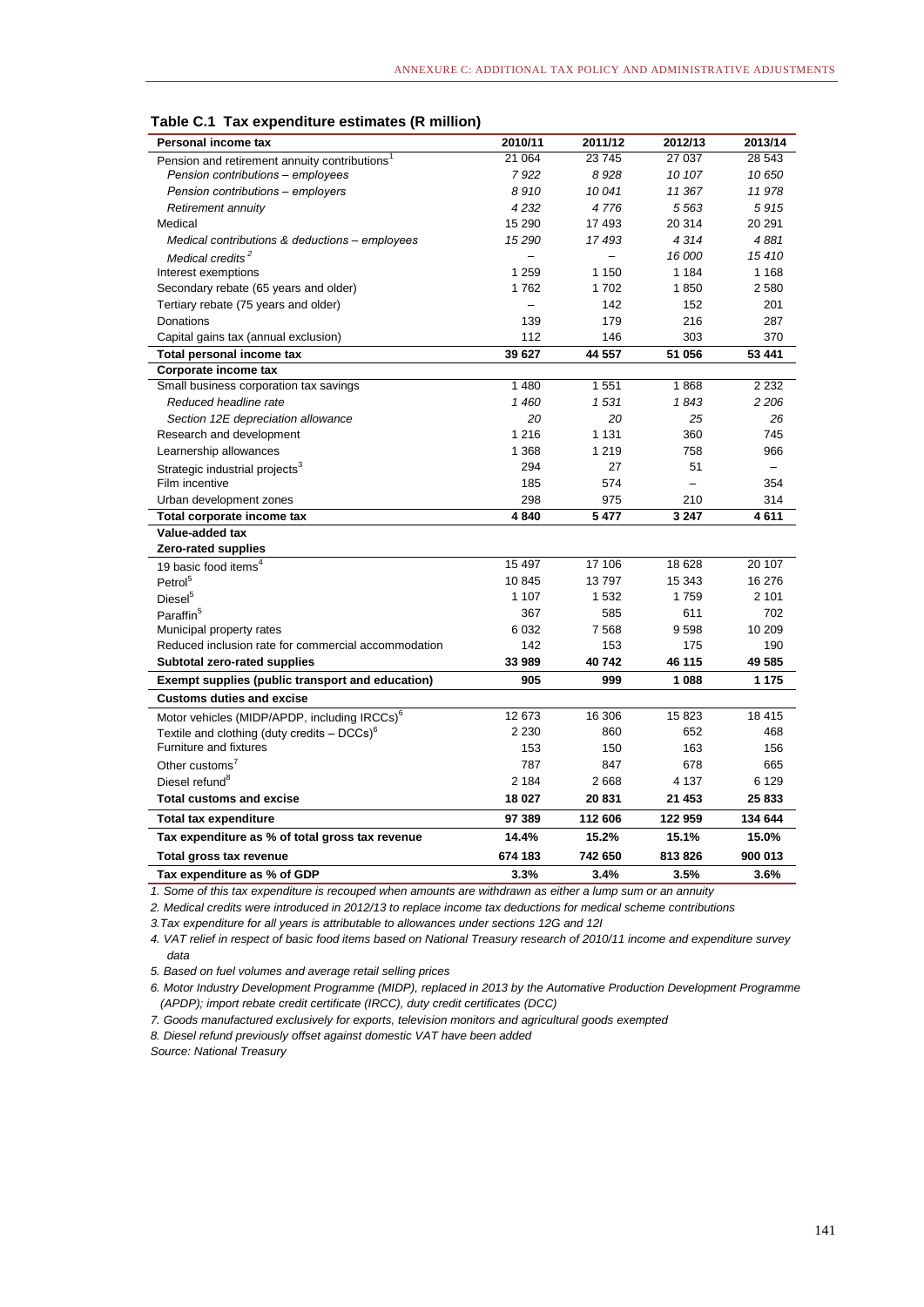#### **Assumptions and corrections**

As some of the amounts presented as tax expenditure are estimates, they may be subject to change should updated data or more accurate assumptions become available. The amounts presented in this statement may differ for this reason from statements previously published.

Adjustments were also made to the tax expenditure tables and figures in this statement to correct the following errors in *Budget Review 2015* as follows:

- The figures for national average price and quantity of fuel sold (Table C.2) and exempt supplies of public transport and education (Table C.1) were misaligned by one year – for example, 2011/12 should have been for 2010/11, and so on.
- Instead of reporting the tax expenditure for strategic industrial projects, the actual allowances claimed were mistakenly reported, overstating the tax expenditure.

#### *VAT relief on fuel sales*

Petrol, diesel and illuminating paraffin are zero rated for VAT. The difference to the standard rate is recorded as tax expenditure when these items are sold to final consumers. The key assumption used to calculate this item of tax expenditure remains the same: 20 per cent of petrol sales and 90 per cent of diesel sales were for business purposes (by VAT vendors) and would have qualified as an input VAT claim.

|                  | 2010/11      |          |              | 2011/12  |              | 2012/13  |              | 2013/14  |
|------------------|--------------|----------|--------------|----------|--------------|----------|--------------|----------|
|                  | <b>Price</b> | Quantity | <b>Price</b> | Quantity | <b>Price</b> | Quantity | <b>Price</b> | Quantity |
| <b>Fuel type</b> | (Rand/I)     |          | (Rand/I)     |          | (Rand/I)     |          | (Rand/I)     |          |
| Petrol           | 8.4          | 11 541   | 10.3         | 11 972   | 11.8         | 11 659   | 13.1         | 11 085   |
| Diesel           | 7.7          | 10 333   | 9.7          | 11 291   | 10.9         | 11 496   | 12.3         | 12 203   |
| Paraffin         | 5.4          | 482      | 7.3          | 576      | 8.2          | 535      | 9.3          | 540      |

**Table C.2 National average price and quantity of fuel sold (million litres)**

*Source: National Treasury*

#### **Personal income tax**

The primary rebate has been increased to R13 500 per year for all individuals. The secondary rebate, which applies to individuals aged 65 years and over, remains at R7 407 per year. The third rebate, which applies to individuals aged 75 years and over, remains at R2 466 per year. The threshold below which individuals are not subject to personal income tax is increased to R75 000 of taxable income per year for those below the age of 65, R116 150 per year for those aged 65 to 74, and R129 850 for individuals aged 75 and over. The rates for the 2015/16 tax year and the proposed rates for 2016/17 are set out in Table C.3.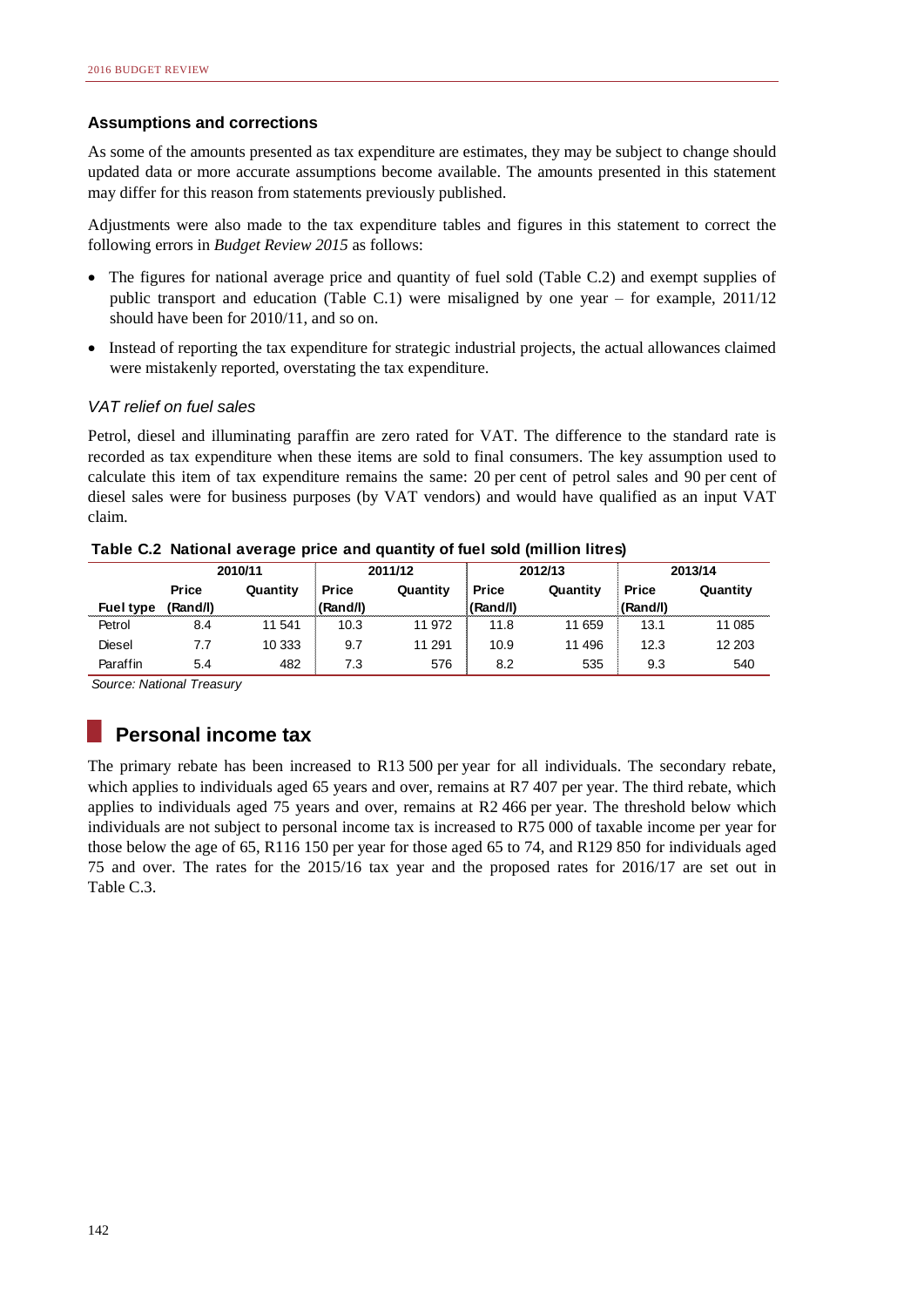|                                             | 2015/16                                         |                      | 2016/17                                           |
|---------------------------------------------|-------------------------------------------------|----------------------|---------------------------------------------------|
| Taxable income (R)                          | Rates of tax                                    | Taxable income (R)   | Rates of tax                                      |
| R <sub>0</sub> - R <sub>181</sub> 900       | 18% of each R1                                  | R0 - R188 000        | 18% of each R1                                    |
| R <sub>181</sub> 901 - R <sub>284</sub> 100 | $R32742 + 26%$ of the amount<br>above R181 900  | R188 001 - R293 600  | $R33840 + 26%$ of the amount<br>above R188 000    |
| R284 101 - R393 200                         | $R59.314 + 31%$ of the amount<br>above R284 100 | R293 601 - R406 400  | $R61 296 + 31%$ of the amount<br>above R293 600   |
| R393 201 - R550 100                         | $R93$ 135 + 36% of the amount<br>above R393 200 | R406 401 - R550 100  | R96 $264 + 36%$ of the amount<br>above R406 400   |
| R550 101 - R701 300                         | $R149619 + 39%$ of the amount<br>above R550 100 | R550 101 - R701 300  | $R147996 + 39%$ of the amount<br>above R550 100   |
| R701 301 and above                          | R208 587 + 41% of the amount<br>above R701 300  | R701 301 and above   | R206 $964 + 41\%$ of the amount<br>above R701 300 |
| <b>Rebates</b>                              |                                                 | <b>Rebates</b>       |                                                   |
| Primary                                     | R <sub>13</sub> 257                             | Primary              | R <sub>13</sub> 500                               |
| Secondary                                   | R7 407                                          | Secondary            | R7 407                                            |
| Tertiary                                    | R <sub>2</sub> 466                              | Tertiary             | R <sub>2</sub> 466                                |
| <b>Tax threshold</b>                        |                                                 | <b>Tax threshold</b> |                                                   |
| Below age 65                                | R73 650                                         | Below age 65         | R75 000                                           |
| Age 65 and over                             | R114 800                                        | Age 65 and over      | R <sub>116</sub> 150                              |
| Age 75 and over                             | R128 500                                        | Age 75 and over      | R129 850                                          |

**Table C.3 Personal income tax rate and bracket adjustments, 2015/16 – 2016/17**

*Source: National Treasury*

The proposed tax schedule in Table C.3 partially compensates individuals for the effect of inflation. The effects of these proposals are set out in tables C.4, C.5 and C.6.

| Taxable income |         | 2015/16 rates (R) Proposed 2016/17 | Tax change (R) | % change |           | Average tax rates |
|----------------|---------|------------------------------------|----------------|----------|-----------|-------------------|
| (R)            |         | rates $(R)$                        |                |          | Old rates | New rates         |
| 85 000         | 2 0 4 3 | 1800                               | $-243$         | $-11.9%$ | 2.4%      | 2.1%              |
| 90 000         | 2943    | 2 700                              | $-243$         | $-8.3\%$ | 3.3%      | $3.0\%$           |
| 100 000        | 4743    | 4 500                              | $-243$         | $-5.1%$  | 4.7%      | 4.5%              |
| 120 000        | 8 3 4 3 | 8 100                              | $-243$         | $-2.9%$  | 7.0%      | 6.8%              |
| 150 000        | 13743   | 13 500                             | $-243$         | $-1.8%$  | 9.2%      | $9.0\%$           |
| 200 000        | 24 191  | 23 460                             | $-731$         | $-3.0\%$ | 12.1%     | 11.7%             |
| 250 000        | 37 191  | 36 460                             | -731           | $-2.0%$  | 14.9%     | 14.6%             |
| 300 000        | 50 986  | 49 780                             | $-1206$        | $-2.4%$  | 17.0%     | 16.6%             |
| 400 000        | 82 3 26 | 80 780                             | $-1546$        | $-1.9%$  | 20.6%     | 20.2%             |
| 500 000        | 118 326 | 116 460                            | $-1866$        | $-1.6%$  | 23.7%     | 23.3%             |
| 750 000        | 215 297 | 213 431                            | $-1866$        | $-0.9%$  | 28.7%     | 28.5%             |
| 1 000 000      | 317 797 | 315 931                            | $-1866$        | $-0.6%$  | 31.8%     | 31.6%             |

*Source: National Treasury*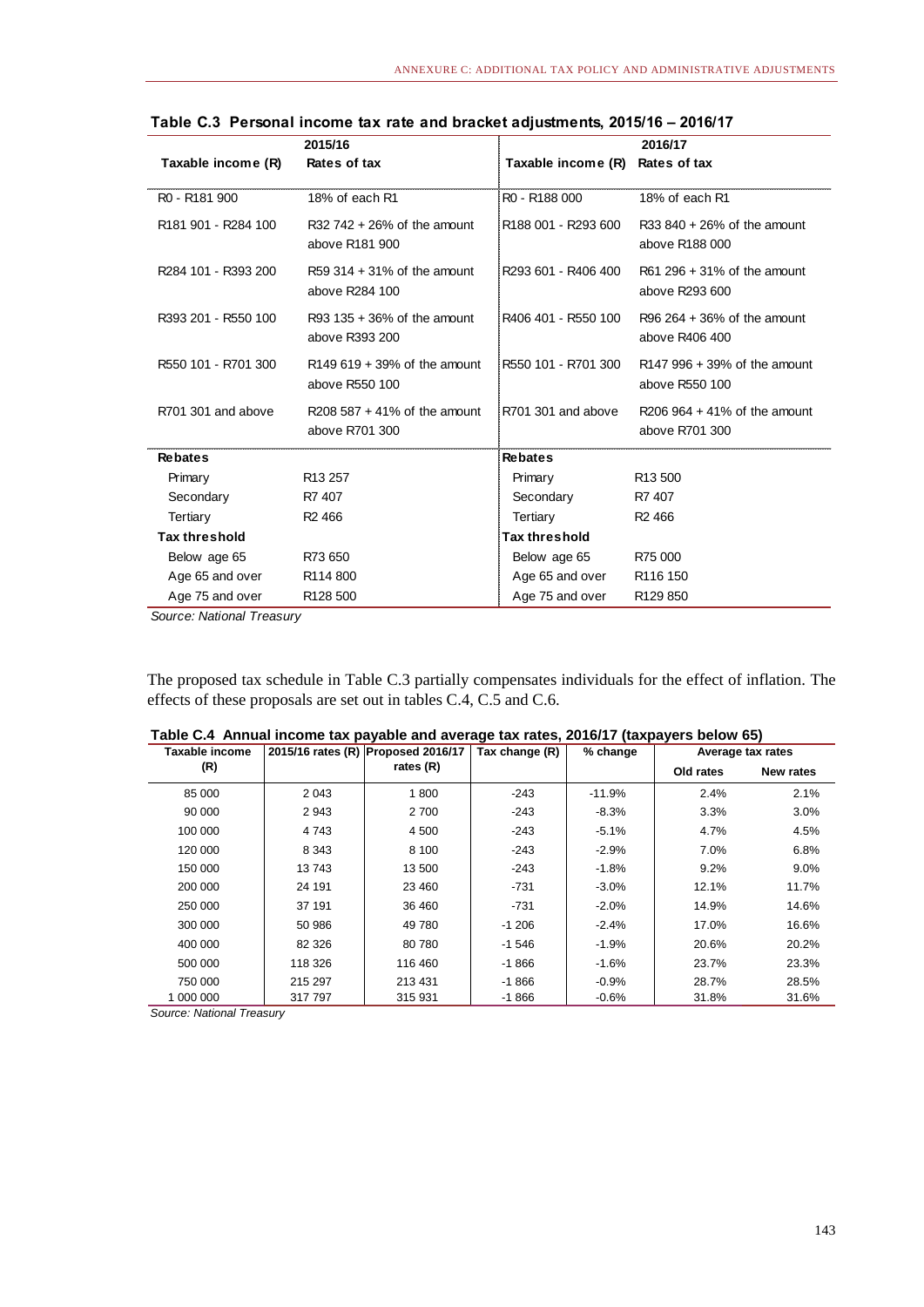| Taxable income |                    |         | 2015/16 rates (R) Proposed 2016/17 | Tax change (R) | % change | Average tax rates |           |
|----------------|--------------------|---------|------------------------------------|----------------|----------|-------------------|-----------|
|                | (R)                |         | rates (R)                          |                |          | Old rates         | New rates |
|                | 120 000            | 936     | 693                                | $-243$         | $-26.0%$ | 0.8%              | 0.6%      |
|                | 150 000            | 6 3 3 6 | 6093                               | $-243$         | $-3.8%$  | 4.2%              | 4.1%      |
|                | 200 000            | 16784   | 16 053                             | $-731$         | $-4.4%$  | 8.4%              | 8.0%      |
|                | 250 000            | 29 7 84 | 29 0 53                            | $-731$         | $-2.5%$  | 11.9%             | 11.6%     |
|                | 300 000            | 43 579  | 42 373                             | $-1206$        | $-2.8%$  | 14.5%             | 14.1%     |
|                | 400 000            | 74 919  | 73 373                             | $-1546$        | $-2.1%$  | 18.7%             | 18.3%     |
|                | 500 000            | 110 919 | 109 053                            | $-1866$        | $-1.7%$  | 22.2%             | 21.8%     |
|                | 750 000            | 207 890 | 206 024                            | $-1866$        | $-0.9%$  | 27.7%             | 27.5%     |
|                | 1 000 000          | 310 390 | 308 524                            | $-1866$        | $-0.6%$  | 31.0%             | 30.9%     |
|                | $\sim$<br>$\cdots$ |         |                                    |                |          |                   |           |

#### **Table C.5 Annual income tax payable and average tax rates, 2016/17 (taxpayers aged 65 to 74)**

*Source: National Treasury*

#### **Table C.6 Annual income tax payable and average tax rates, 2016/17 (taxpayers aged 75 and over)**

| Taxable income |         | 2015/16 rates (R) Proposed 2016/17 | Tax change (R) | % change | Average tax rates |           |
|----------------|---------|------------------------------------|----------------|----------|-------------------|-----------|
| (R)            |         | rates (R)                          |                |          | Old rates         | New rates |
| 150 000        | 3870    | 3627                               | $-243$         | $-6.3%$  | 2.6%              | 2.4%      |
| 200 000        | 14 318  | 13 587                             | $-731$         | $-5.1%$  | 7.2%              | 6.8%      |
| 250 000        | 27 318  | 26 587                             | -731           | $-2.7%$  | 10.9%             | 10.6%     |
| 300 000        | 41 113  | 39 907                             | $-1206$        | $-2.9%$  | 13.7%             | 13.3%     |
| 400 000        | 72 453  | 70 907                             | $-1,546$       | $-2.1%$  | 18.1%             | 17.7%     |
| 500 000        | 108 453 | 106 587                            | $-1866$        | $-1.7%$  | 21.7%             | 21.3%     |
| 750 000        | 205 424 | 203 558                            | $-1866$        | $-0.9%$  | 27.4%             | 27.1%     |
| 1 000 000      | 307 924 | 306 058                            | $-1866$        | $-0.6%$  | 30.8%             | 30.6%     |

*Source: National Treasury*

#### **Customs and excise duty**

Government proposes that the customs and excise duties in the Customs and Excise Act (Part 1 and Section A of Part 2 of Schedule 1) be amended with effect from 24 February 2016 to the extent shown in Tables C.7 and C.8.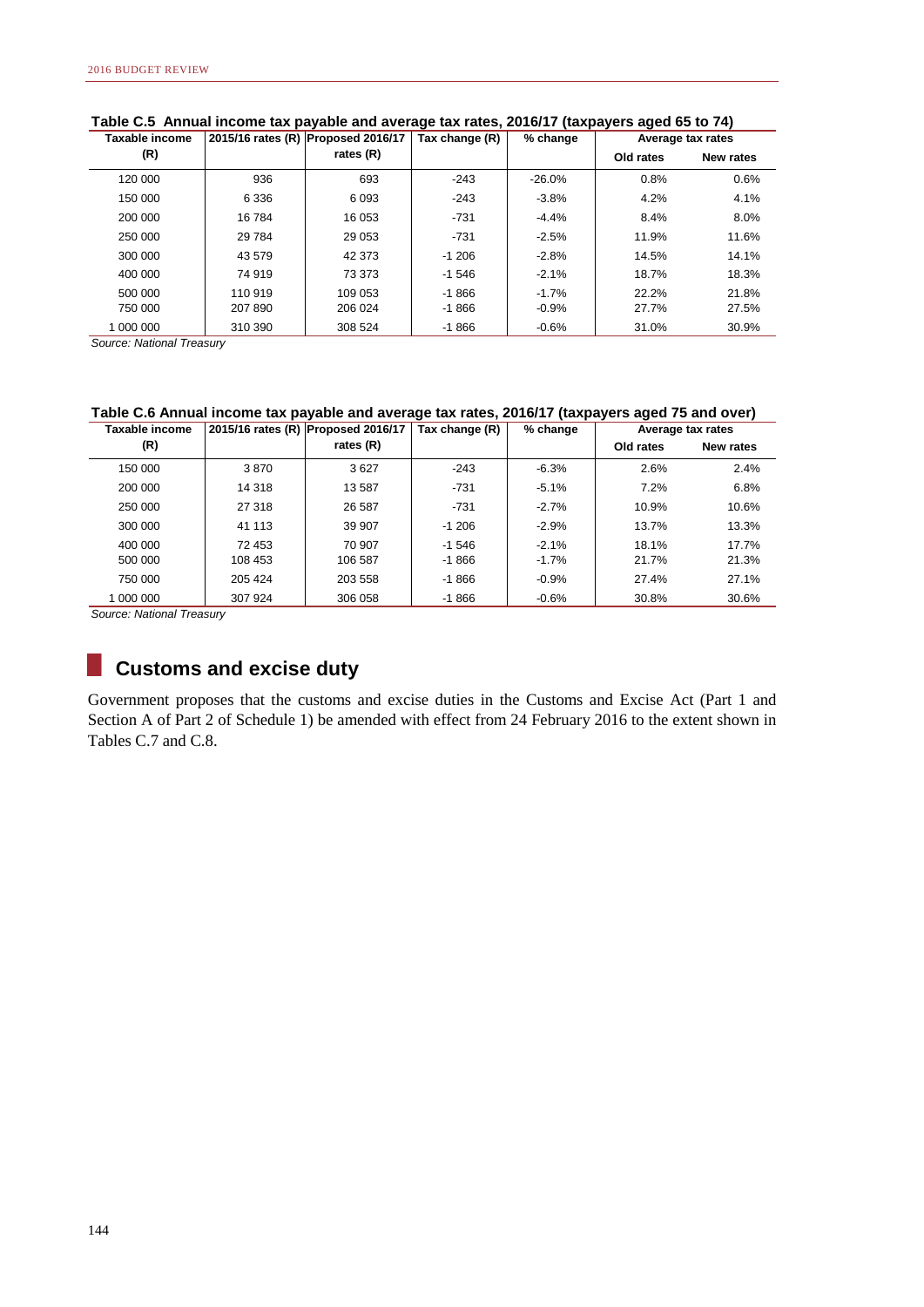| <b>Tariff item</b>  | Tariff<br>subheading    | <b>Article description</b>                                                                                                                                                                                                                                                                                                                                                                                                                                              | 2015/16<br>Rate of<br>excise duty | 2016/17<br>Rate of<br>excise duty |
|---------------------|-------------------------|-------------------------------------------------------------------------------------------------------------------------------------------------------------------------------------------------------------------------------------------------------------------------------------------------------------------------------------------------------------------------------------------------------------------------------------------------------------------------|-----------------------------------|-----------------------------------|
| 104.00              |                         | PREPARED FOODSTUFFS; BEVERAGES, SPIRITS AND<br><b>VINEGAR; TOBACCO</b>                                                                                                                                                                                                                                                                                                                                                                                                  |                                   |                                   |
| 104.01              | 19.01                   | Malt extract; food preparations of flour, groats, meal, starch<br>or malt extract, not containing cocoa or containing less than<br>40 per cent by mass of cocoa calculated on a totally defatted<br>basis, not elsewhere specified or included; food<br>preparations of goods of headings 04.01 to 04.04, not<br>containing cocoa or containing less than 5 per cent by mass<br>of cocoa calculated on a totally defatted basis not elsewhere<br>specified or included: |                                   |                                   |
| 104.01.10           | 1901.90.20              | Traditional African beer powder as defined in Additional Note 1 to<br>Chapter 19                                                                                                                                                                                                                                                                                                                                                                                        | 34.7c/kg                          | 34.7c/kg                          |
| 104.10<br>104.10.10 | 22.03<br>2203.00.05     | Beer made from malt:<br>Traditional African beer as defined in Additional Note 1 to<br>Chapter 22                                                                                                                                                                                                                                                                                                                                                                       | 7.82c/li                          | 7.82c/li                          |
| 104.10.20<br>104.15 | 2203.00.90<br>22.04     | Other<br>Wine of fresh grapes, including fortified wines; grape must                                                                                                                                                                                                                                                                                                                                                                                                    | R73.05/li aa                      | R79.26/li aa                      |
|                     |                         | (excluding that of heading 20.09):                                                                                                                                                                                                                                                                                                                                                                                                                                      |                                   |                                   |
| 104.15.01           | 2204.10                 | Sparkling wine                                                                                                                                                                                                                                                                                                                                                                                                                                                          | R9.75/li                          | R10.53/li                         |
| 104.15              | 2204.21                 | In containers holding 2 li or less:                                                                                                                                                                                                                                                                                                                                                                                                                                     |                                   |                                   |
| 104.15              | 2204.21.4               | <b>Unfortified wine:</b>                                                                                                                                                                                                                                                                                                                                                                                                                                                |                                   |                                   |
| 104.15.03           | 2204.21.41              | With an alcoholic strength of at least 4.5 per cent by volume but<br>not exceeding 16.5 per cent by vol.                                                                                                                                                                                                                                                                                                                                                                | R3.07/li                          | R3.31/li                          |
| 104.15.04           | 2204.21.42              | Other                                                                                                                                                                                                                                                                                                                                                                                                                                                                   | R149.23/li aa                     | R161.47/li aa                     |
| 104.15              | 2204.21.5               | <b>Fortified wine:</b>                                                                                                                                                                                                                                                                                                                                                                                                                                                  |                                   |                                   |
| 104.15.05           | 2204.21.51              | With an alcoholic strength of at least 15 per cent by volume but<br>not exceeding 22 per cent by vol.                                                                                                                                                                                                                                                                                                                                                                   | R5.46/li                          | R5.82/li                          |
| 104.15.06           | 2204.21.52              | Other                                                                                                                                                                                                                                                                                                                                                                                                                                                                   | R149.23/li aa                     | R161.47/li aa                     |
| 104.15              | 2204.29                 | Other:                                                                                                                                                                                                                                                                                                                                                                                                                                                                  |                                   |                                   |
| 104.15              | 2204.29.4               | <b>Unfortified wine:</b>                                                                                                                                                                                                                                                                                                                                                                                                                                                |                                   |                                   |
| 104.15.07           | 2204.29.41              | With an alcoholic strength of at least 4.5 per cent by volume but<br>not exceeding 16.5 per cent by vol.                                                                                                                                                                                                                                                                                                                                                                | R3.07/li                          | R3.31/li                          |
| 104.15.08           | 2204.29.42              | Other                                                                                                                                                                                                                                                                                                                                                                                                                                                                   | R149.23/li aa                     | R161.47/li aa                     |
| 104.15<br>104.15.09 | 2204.29.5<br>2204.29.51 | <b>Fortified wine:</b><br>With an alcoholic strength of at least 15 per cent by volume but<br>not exceeding 22 per cent by vol.                                                                                                                                                                                                                                                                                                                                         | R5.46/li                          | R5.82/li                          |
| 104.15.10           | 2204.29.52              | Other                                                                                                                                                                                                                                                                                                                                                                                                                                                                   | R149.23/li aa                     | R161.47/li aa                     |
| 104.16              | 22.05                   | Vermouth and other wine of fresh grapes flavoured with<br>plants or aromatic substances:                                                                                                                                                                                                                                                                                                                                                                                |                                   |                                   |
| 104.16              | 2205.10                 | In containers holding 2 li or less:                                                                                                                                                                                                                                                                                                                                                                                                                                     |                                   |                                   |
| 104.16.01           | 2205.10.10              | Sparkling                                                                                                                                                                                                                                                                                                                                                                                                                                                               | R9.75/li                          | R10.53/li                         |
| 104.16              | 2205.10.2               | Unfortified:                                                                                                                                                                                                                                                                                                                                                                                                                                                            |                                   |                                   |
| 104.16.03           | 2205.10.21              | With an alcoholic strength of at least 4.5 per cent by volume but<br>not exceeding 15 per cent by vol.                                                                                                                                                                                                                                                                                                                                                                  | R3.07/li                          | R3.31/li                          |
| 104.16.04           | 2205.10.22              | Other                                                                                                                                                                                                                                                                                                                                                                                                                                                                   | R149.23/li aa                     | R161.47/li aa                     |
| 104.16              | 2205.10.3               | Fortified:                                                                                                                                                                                                                                                                                                                                                                                                                                                              |                                   |                                   |
| 104.16.05           | 2205.10.31              | With an alcoholic strength of at least 15 per cent by volume but<br>not exceeding 22 per cent by vol.                                                                                                                                                                                                                                                                                                                                                                   | R5.46/li                          | R5.82/li                          |
| 104.16.06           | 2205.10.32              | Other                                                                                                                                                                                                                                                                                                                                                                                                                                                                   | R149.23/li aa                     | R161.47/li aa                     |

**Table C.7 Specific excise duties, 2015/16 – 2016/17**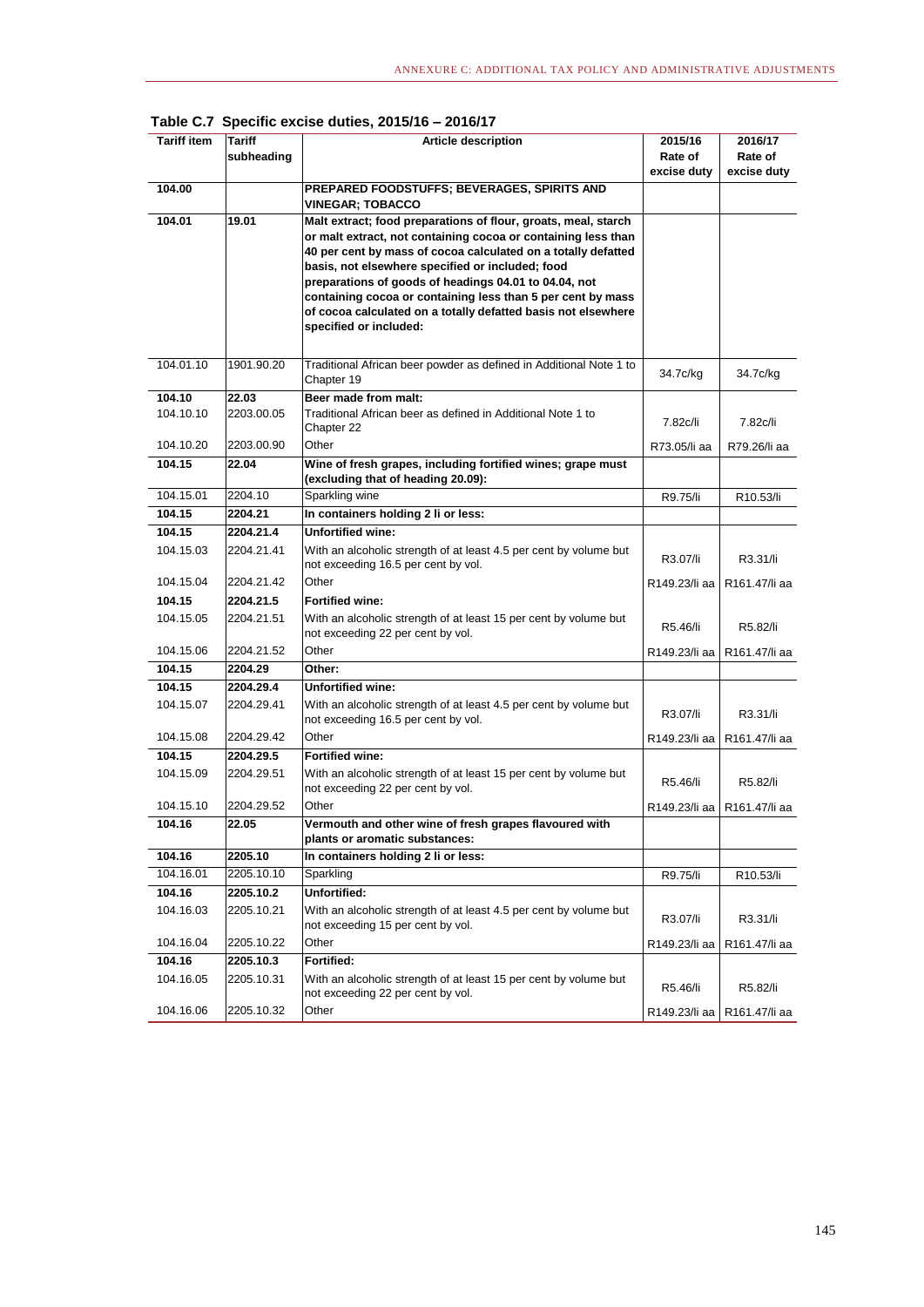| <b>Tariff item</b> | Tariff     | <b>Article description</b>                                                                                                                                                                                                                                                  | 2015/16                    | 2016/17                |
|--------------------|------------|-----------------------------------------------------------------------------------------------------------------------------------------------------------------------------------------------------------------------------------------------------------------------------|----------------------------|------------------------|
|                    | subheading |                                                                                                                                                                                                                                                                             | Rate of<br>excise duty     | Rate of<br>excise duty |
| 104.16             | 2205.90    | Other:                                                                                                                                                                                                                                                                      |                            |                        |
| 104.16             | 2205.90.2  | Unfortified:                                                                                                                                                                                                                                                                |                            |                        |
| 104.16.09          | 2205.90.21 | With an alcoholic strength of at least 4.5 per cent by volume but<br>not exceeding 15 per cent by vol.                                                                                                                                                                      | R3.07/li                   | R3.31/li               |
| 104.16.10          | 2205.90.22 | Other                                                                                                                                                                                                                                                                       | R149.23/li aa              | R161.47/li aa          |
| 104.16             | 2205.90.3  | Fortified:                                                                                                                                                                                                                                                                  |                            |                        |
| 104.16.11          | 2205.90.31 | With an alcoholic strength of at least 15 per cent by volume but<br>not exceeding 22 per cent by vol.                                                                                                                                                                       | R5.46/li                   | R5.82/li               |
| 104.16.12          | 2205.90.32 | Other                                                                                                                                                                                                                                                                       | R149.23/li aa              | R161.47/li aa          |
| 104.17             | 22.06      | Other fermented beverages (for example, cider, perry and<br>mead), mixtures of fermented beverages and mixtures of<br>fermented beverages and non-alcoholic beverages, not<br>elsewhere specified or included:                                                              |                            |                        |
| 104.17.03          | 2206.00.05 | Sparkling fermented fruit or mead beverages mixtures of<br>sparkling fermented beverages derived from the fermentation of<br>fruit or honey, mixtures of sparkling fermented fruit or mead<br>beverages and non-alcoholic beverages                                         | R9.75/li                   | R10.53/li              |
| 104.17.05          | 2206.00.15 | Traditional African beer as defined in Additional Note 1 to<br>Chapter 22                                                                                                                                                                                                   | 7.82c/li                   | 7.82c/li               |
| 104.17.07          | 2206.00.17 | Other fermented beverages, unfortified, with an alcoholic<br>strength less than 2.5 per cent by volume                                                                                                                                                                      | R73.05/li aa               | R79.26/li aa           |
| 104.17.09          | 2206.00.19 | Other fermented beverages of non-malted cereal grains,<br>unfortified, with an alcoholic strength by volume of 2.5 per cent or<br>more by vol. but not exceeding 9 per cent by vol.                                                                                         | R73.05/li aa               | R79.26/li aa           |
| 104.17.11          | 2206.00.21 | Other mixtures of fermented beverages of non-malted cereal<br>grains and non-alcoholic beverages, unfortified, with an<br>alcoholic strength of at least 2.5 per cent by volume but not<br>exceeding 9 per cent by vol.                                                     | R73.05/li aa               | R79.26/li aa           |
| 104.17.15          | 2206.00.81 | Other fermented apple or pear beverages, unfortified, with an<br>alcoholic strength of at least 2.5 per cent by volume but not<br>exceeding 15 per cent by vol.                                                                                                             | R3.65/li<br>(R73.05/li aa) | R79.26/li aa           |
| 104.17.16          | 2206.00.82 | Other fermented fruit beverages and mead beverages,<br>including mixtures of fermented beverages derived from the<br>fermentation of fruit or honey, unfortified, with an alcoholic<br>strength of at least 2.5 per cent by volume but not exceeding<br>15 per cent by vol. | R3.65/li<br>(R73.05/li aa) | R79.26/li aa           |
| 104.17.17          | 2206.00.83 | Other fermented apple or pear beverages, fortified, with an<br>alcoholic strength of at least 15 per cent by volume but not<br>exceeding 23 per cent by vol.                                                                                                                | R60.97/li aa               | R65.97/li aa           |
| 104.17.21          | 2206.00.84 | Other fermented fruit beverages and mead beverages<br>including mixtures of fermented beverages derived from the<br>fermentation of fruit or honey, fortified, with an alcoholic<br>strength of at least 15 per cent by volume but not exceeding<br>23 per cent by vol.     | R60.97/li aa               | R65.97/li aa           |
| 104.17.22          | 2206.00.85 | Other mixtures of fermented fruit or mead beverages and<br>non-alcoholic beverages, unfortified, with an alcoholic strength<br>of at least 2.5 per cent by volume but not exceeding<br>15 per cent by vol.                                                                  | R3.65/li<br>(R73.05/li aa) | R79.26/li aa           |

**Table C.7 Specific excise duties, 2015/16 – 2016/17** *(continued)*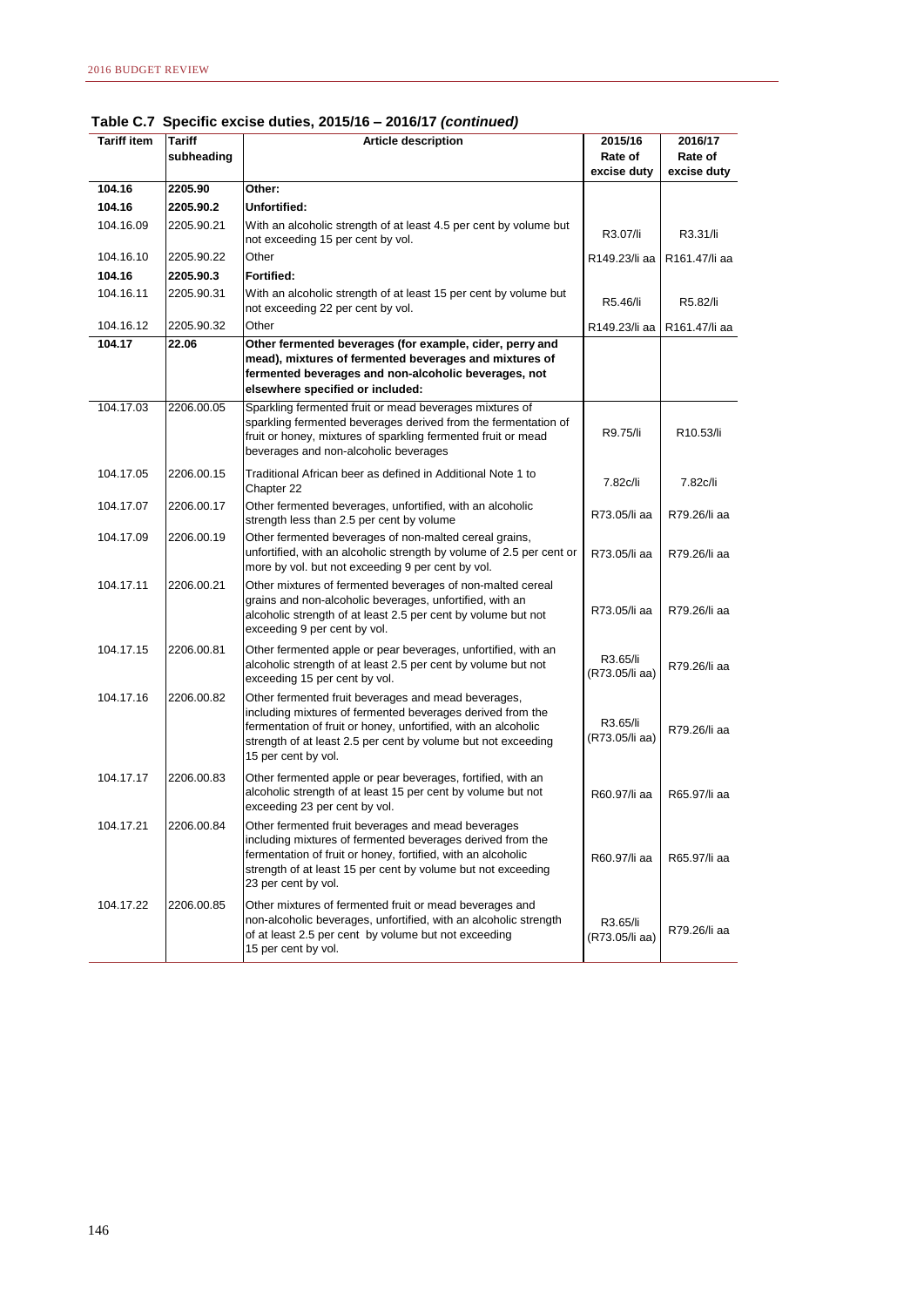| <b>Tariff item</b> | Tariff<br>subheading | <b>Article description</b>                                                                                                                                                                              | 2015/16<br>Rate of<br>excise duty | 2016/17<br>Rate of<br>excise duty |
|--------------------|----------------------|---------------------------------------------------------------------------------------------------------------------------------------------------------------------------------------------------------|-----------------------------------|-----------------------------------|
| 104.17.25          | 2206.00.87           | Other mixtures of fermented fruit or mead beverages and<br>non-alcoholic beverages, fortified, with an alcoholic strength of<br>at least 15 per cent by volume but not exceeding 23 per cent by<br>vol. | R60.97/li aa                      | R65.97/li aa                      |
| 104.17.90          | 2206.00.90           | Other                                                                                                                                                                                                   | R73.05/li aa                      | R161.47/li aa                     |
| 104.21             | 22.07                | Undenatured ethyl alcohol of an alcoholic strength by<br>volume of 80 per cent vol. or higher; ethyl alcohol and other<br>spirits, denatured, of any strength:                                          |                                   |                                   |
| 104.21.01          | 2207.10              | Undenatured ethyl alcohol of an alcoholic strength by volume of<br>80 per cent vol. or higher                                                                                                           | R149.23/li aa                     | R161.47/li aa                     |
| 104.21.03          | 2207.20              | Ethyl alcohol and other spirits, denatured, of any strength                                                                                                                                             | R149.23/li aa                     | R161.47/li aa                     |
| 104.23             | 22.08                | Undenatured ethyl alcohol of an alcoholic strength by<br>volume of less than 80 per cent vol., spirits, liqueurs and<br>other spirituous beverages:                                                     |                                   |                                   |
| 104.23             | 2208.20              | Spirits obtained by distilling grape wine or grape marc:                                                                                                                                                |                                   |                                   |
| 104.23             | 2208.20.1            | In containers holding 2 li or less                                                                                                                                                                      |                                   |                                   |
| 104.23.01          | 2208.20.11           | Brandy as defined in Additional Note 7 to Chapter 22                                                                                                                                                    | R149.23/li aa                     | R149.23/li aa                     |
| 104.23.03          | 2208.20.90           | Other                                                                                                                                                                                                   | R149.23/li aa                     | R161.47/li aa                     |
| 104.23             | 2208.20.9            | Other:                                                                                                                                                                                                  |                                   |                                   |
| 104.23.03          | 2208.20.91           | Brandy as defined in Additional Note 7 to Chapter 22                                                                                                                                                    | R149.23/li aa                     | R149.23/li aa                     |
| 104.23.04          | 2208.20.99           | Other                                                                                                                                                                                                   | R149.23/li aa                     | R161.47/li aa                     |
| 104.23             | 2208.30              | <b>Whiskies:</b>                                                                                                                                                                                        |                                   |                                   |
| 104.23.05          | 2208.30.10           | In containers holding 2 li or less                                                                                                                                                                      | R149.23/li aa                     | R161.47/li aa                     |
| 104.23.07          | 2208.30.90           | Other                                                                                                                                                                                                   | R149.23/li aa                     | R161.47/li aa                     |
| 104.23             | 2208.40              | Rum and other spirits obtained by distilling fermented<br>sugarcane products:                                                                                                                           |                                   |                                   |
| 104.23.09          | 2208.40.10           | In containers holding 2 li or less                                                                                                                                                                      | R149.23/li aa                     | R161.47/li aa                     |
| 104.23.11          | 2208.40.90           | Other                                                                                                                                                                                                   | R149.23/li aa                     | R161.47/li aa                     |
| 104.23             | 2208.50              | <b>Gin and Geneva:</b>                                                                                                                                                                                  |                                   |                                   |
| 104.23.13          | 2208.50.10           | In containers holding 2 li or less                                                                                                                                                                      | R149.23/li aa                     | R161.47/li aa                     |
| 104.23.15          | 2208.50.90           | Other                                                                                                                                                                                                   | R149.23/li aa                     | R161.47/li aa                     |
| 104.23             | 2208.60              | Vodka:                                                                                                                                                                                                  |                                   |                                   |
| 104.23.17          | 2208.60.10           | In containers holding 2 li or less                                                                                                                                                                      | R149.23/li aa                     | R161.47/li aa                     |
| 104.23.19          | 2208.60.90           | Other                                                                                                                                                                                                   | R149.23/li aa                     | R161.47/li aa                     |
| 104.23             | 2208.70              | <b>Liqueurs and cordials:</b>                                                                                                                                                                           |                                   |                                   |
| 104.23             | 2208.70.2            | In containers holding 2 li or less:                                                                                                                                                                     |                                   |                                   |
| 104.23.21          | 2208.70.21           | With an alcoholic strength by volume exceeding 15 per cent by<br>vol. but not exceeding 23 per cent by vol.                                                                                             | R60.97/li aa                      | R65.97/li aa                      |
| 104.23.22          | 2208.70.22           | Other                                                                                                                                                                                                   | R149.23/li aa                     | R161.47/li aa                     |
| 104.23             | 2208.70.9            | Other:                                                                                                                                                                                                  |                                   |                                   |
| 104.23.23          | 2208.70.91           | With an alcoholic strength by volume exceeding 15 per cent by<br>vol. but not exceeding 23 per cent by vol.                                                                                             | R60.97/li aa                      | R65.97/li aa                      |
| 104.23.24          | 2208.70.92           | Other                                                                                                                                                                                                   | R149.23/li aa                     | R161.47/li aa                     |
| 104.23             | 2208.90              | Other:                                                                                                                                                                                                  |                                   |                                   |
| 104.23             | 2208.90.2            | In containers holding 2 li or less:                                                                                                                                                                     |                                   |                                   |
| 104.23.25          | 2208.90.21           | With an alcoholic strength by volume exceeding 15 per cent by<br>vol. but not exceeding 23 per cent by vol.                                                                                             | R60.97/li aa                      | R65.97/li aa                      |
| 104.23.26          | 2208.90.22           | Other                                                                                                                                                                                                   | R149.23/li aa                     | R161.47/li aa                     |
| 104.23             | 2208.90.9            | Other:                                                                                                                                                                                                  |                                   |                                   |

**Table C.7 Specific excise duties, 2015/16 – 2016/17** *(continued)*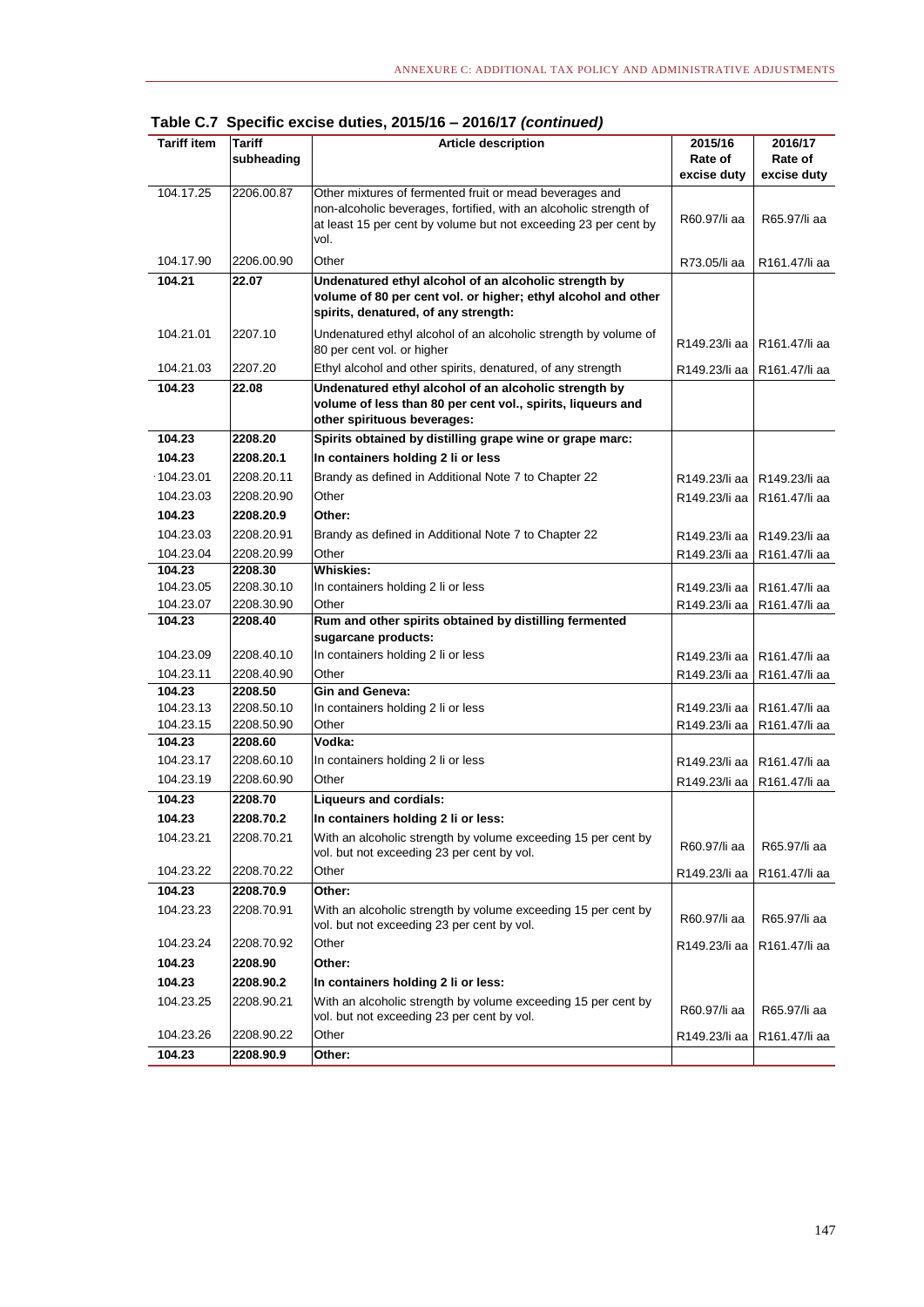| <b>Tariff item</b> | <b>Tariff</b> | <b>Article description</b>                                                                                  | 2015/16                | 2016/17                |
|--------------------|---------------|-------------------------------------------------------------------------------------------------------------|------------------------|------------------------|
|                    | subheading    |                                                                                                             | Rate of                | Rate of                |
|                    |               |                                                                                                             | excise duty            | excise duty            |
| 104.23.27          | 2208.90.91    | With an alcoholic strength by volume exceeding 15 per cent by<br>vol. but not exceeding 23 per cent by vol. | R60.97/li aa           | R65.97/li aa           |
| 104.23.28          | 2208.90.92    | Other                                                                                                       | R149.23/li aa          | R161.47/li aa          |
| 104.30             | 24.02         | Cigars, cheroots, cigarillos and cigarettes, of tobacco or of<br>tobacco substitutes:                       |                        |                        |
| 104.30             | 2402.10       | Cigars, cheroots and cigarillos containing tobacco:                                                         |                        |                        |
| 104.30.01          | 2402.10.10    | Imported from Switzerland                                                                                   | R2 824.55/kg<br>net    | R3 012.17/kg<br>net    |
| 104.30.03          | 2402.10.90    | Other                                                                                                       | R2 824.55/kg<br>net    | R3 012.17/kg<br>net    |
| 104.30             | 2402.20       | <b>Cigarettes containing tobacco:</b>                                                                       |                        |                        |
| 104.30.05          | 2402.20.10    | Imported from Switzerland                                                                                   | R6.21/10               | R6.62/10               |
|                    |               |                                                                                                             | cigarettes             | cigarettes             |
| 104.30.07          | 2402.20.90    | Other                                                                                                       | R6.21/10<br>cigarettes | R6.62/10<br>cigarettes |
| 104.30             | 2402.90.1     | Cigars, cheroots and cigarillos of tobacco substitutes:                                                     |                        |                        |
| 104.30.09          | 2402.90.12    | Imported from Switzerland                                                                                   | R2 824.55/kg<br>net    | R3 012.17/kg<br>net    |
| 104.30.11          | 2402.90.14    | Other                                                                                                       | R2 824.55/kg<br>net    | R3 012.17/kg<br>net    |
| 104.30             | 2402.90.2     | <b>Cigarettes of tobacco substitutes:</b>                                                                   |                        |                        |
| 104.30.13          | 2402.90.22    | Imported from Switzerland                                                                                   | R6.21/10<br>cigarettes | R6.62/10<br>cigarettes |
| 104.30.15          | 2402.90.24    | Other                                                                                                       | R6.21/10<br>cigarettes | R6.62/10<br>cigarettes |
| 104.35             | 24.03         | Other manufactured tobacco and manufactured                                                                 |                        |                        |
|                    |               | tobacco substitutes; "homogenised"                                                                          |                        |                        |
|                    |               | or "reconstituted" tobacco; tobacco extracts and<br>essences:                                               |                        |                        |
| 104.35             | 2403.1        | Smoking tobacco, whether or not containing tobacco<br>substitutes in any proportion:                        |                        |                        |
| 104.35.01          | 2403.11       | Water pipe tobacco specified in subheading Note 1 to<br>Chapter 24                                          | R155.54/kg<br>net      | R166.40/kg<br>net      |
| 104.35             | 2403.19       | Other:                                                                                                      |                        |                        |
| 104.35.02          | 2403.19.10    | Pipe tobacco in immediate packings of a content of less than<br>5 kg                                        | R155.54/kg<br>net      | R166.40/kg<br>net      |
| 104.35.03          | 2403.19.20    | Other pipe tobacco                                                                                          | R155.54/kg<br>net      | R166.40/kg<br>net      |
| 104.35.05          | 2403.19.30    | Cigarette tobacco                                                                                           | R278.82/kg             | R297.60/kg             |
| 104.35             | 2403.99       | Other:                                                                                                      |                        |                        |
| 104.35.07          | 2403.99.30    | Other cigarette tobacco substitutes                                                                         | R278.82/kg             | R297.60/kg             |
| 104.35.09          | 2403.99.40    | Other pipe tobacco substitutes                                                                              | R155.54/kg             | R166.40/kg             |
|                    |               |                                                                                                             | net                    | net                    |

**Table C.7 Specific excise duties, 2015/16 – 2016/17** *(continued)*

*1. The chapter references in this table refer to chapters of the schedule to the Customs and Excise Act (1964) Source: National Treasury*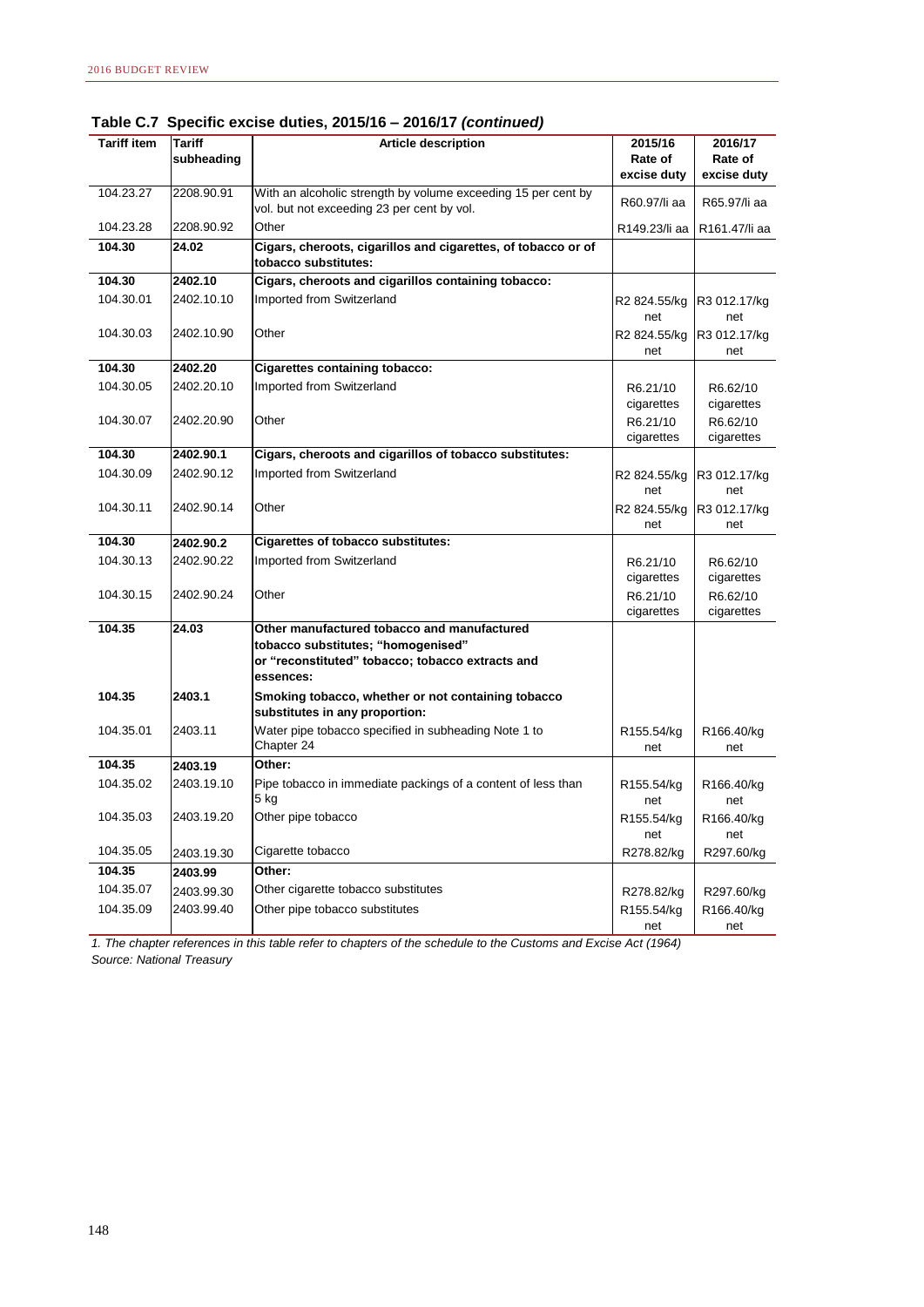#### **Table C.8 Amendment of Schedule 1 Part 1**

#### **By the substitution of Additional Note 3 in Chapter 22 of Part 1 to Schedule No. 1 with the following:**

3. The beverages of subheading 2206.00.05 are beverages which, when kept at a temperature of 20 ̊C in closed containers, have an excess pressure of not less than 300 kPa.

#### **By the substitution of Additional Note 6 in Chapter 22 of Part 1 to Schedule No. 1 with the following:**

6 (a) Subheading 2206.00.19 is limited to beverages that are the end products of fermentation of a liquor (wort) of non-malted milled cereals listed in the table in Chapter Note 2 to Chapter 11, whether or not flavoured but not mixed with any other beverages, provided the fermentable sugars are derived solely from the liquor (wort) without the addition of any other sugars during or prior to fermentation.

alcoholic beverage. (b) Subheading 2206.00.21 is limited to beverages obtained by mixing the products specified in (a) with any non-

#### **By the insertion of Additional Note 7 in Chapter 22 of Part 1 to Schedule No.1 with the following:**

7. For the purposes of tariff subheadings 2208.20.11 and 2208.20.91, brandy means pot stilled brandy and vintage brandy as defined in the Liquor Products Act, Act 60 of 1989.

#### **of the following: By the deletions of tariff subheadings 2208.20.10 and 2208.20.90 in Chapter 22 of Part 1 to Schedule No. 1**

| Heading/   | <b>Check digit</b> | <b>Article description</b>         | <b>Statistical</b> | Rate of duty |      |             |             |
|------------|--------------------|------------------------------------|--------------------|--------------|------|-------------|-------------|
| Subheading |                    |                                    | unit               | General      | EU   | <b>EFTA</b> | <b>SADC</b> |
| 2208.20.10 |                    | In containers holding 2 li or less |                    | 154c/li      | free | free        | free        |
| 2208.20.90 |                    | Other                              |                    | 136c/li      | free | free        | free        |

#### **By the substitution of the following tariff subheadings in Chapter 22 of Part 1 to Schedule No. 1 with the following:**

| Heading/   | Check digit | <b>Article description</b>                                                                                                                                                                                                                     | <b>Statistical</b> | Rate of duty |      |             |             |
|------------|-------------|------------------------------------------------------------------------------------------------------------------------------------------------------------------------------------------------------------------------------------------------|--------------------|--------------|------|-------------|-------------|
| Subheading |             |                                                                                                                                                                                                                                                | unit               | General      | EU   | <b>EFTA</b> | <b>SADC</b> |
| 2206.00.05 | 3           | Sparkling fermented fruit or mead<br>beverages; mixtures of sparkling<br>fermented beverages derived from<br>the fermentation of fruit or honey;<br>mixtures of sparkling fermented<br>fruit or mead beverages and non-<br>alcoholic beverages | li                 | 25%          | free | 25%         | free        |
| 2206.00.19 | 3           | Other fermented beverages of<br>non-malted cereal grains,<br>unfortified, with an alcoholic<br>strength of at least 2.5 per cent<br>by volume but not exceeding<br>9 per cent by vol.                                                          | li                 | 25%          | free | 25%         | free        |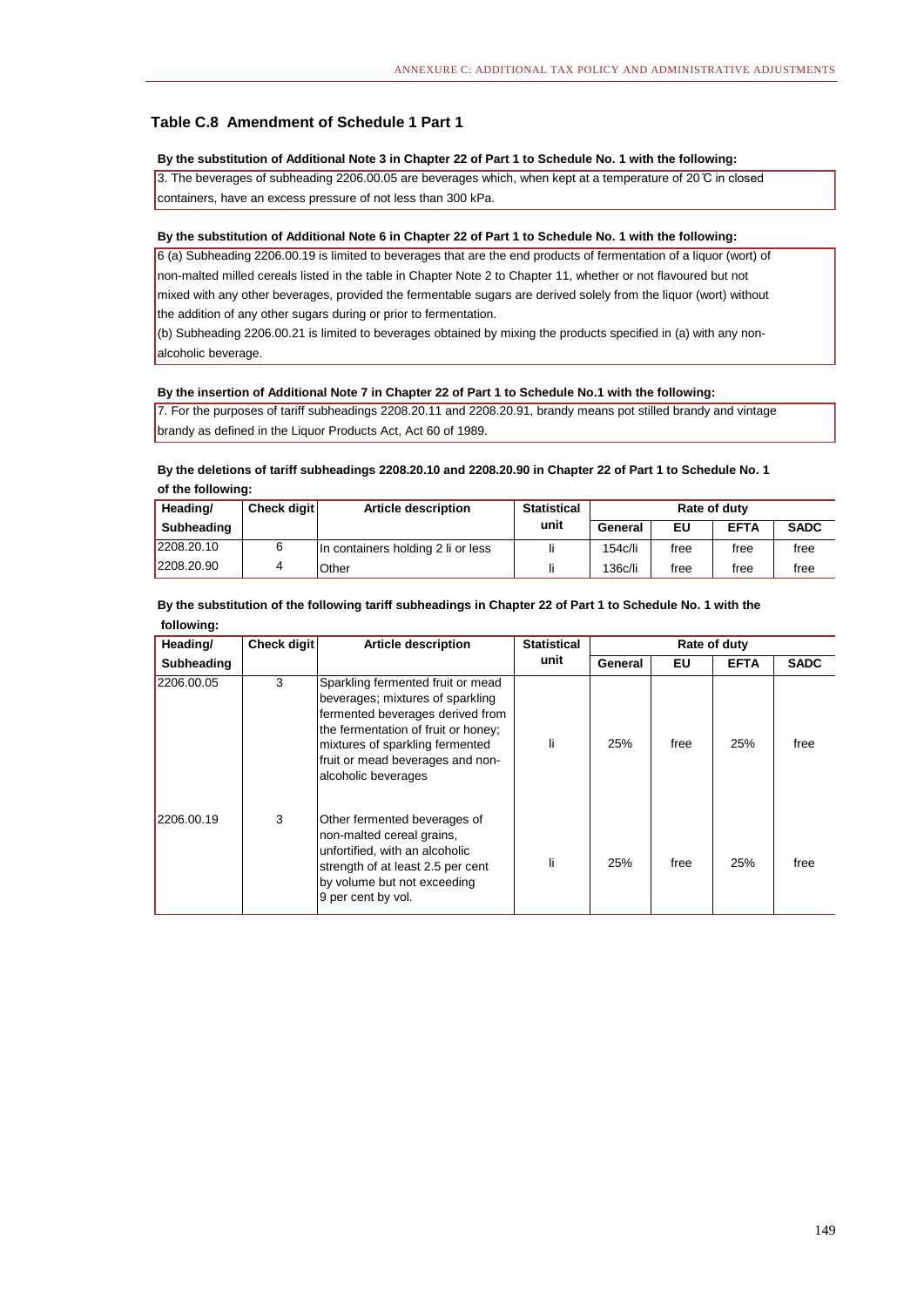#### **Table C.8 Amendment of Schedule 1 Part 1** *(continued)*

| Heading/   | Check digit | <b>Article description</b>                                                                                                                                                                                                       | <b>Statistical</b> | Rate of duty |      |             |             |
|------------|-------------|----------------------------------------------------------------------------------------------------------------------------------------------------------------------------------------------------------------------------------|--------------------|--------------|------|-------------|-------------|
| Subheading |             |                                                                                                                                                                                                                                  | unit               | General      | EU   | <b>EFTA</b> | <b>SADC</b> |
| 2206.00.21 | 5           | Other mixtures of fermented<br>beverages of non-malted cereal<br>grains and non-alcoholic<br>beverages, unfortified, with an<br>alcoholic strength of at least<br>2.5 per cent by volume but not<br>exceeding 9 per cent by vol. | li                 | 25%          | free | 25%         | free        |
| 2208.20.1  |             | In containers holding 2 li or less:                                                                                                                                                                                              |                    |              |      |             |             |
| 2208.20.11 | 4           | Brandy as defined in Additional<br>Note 7 to Chapter 22                                                                                                                                                                          | li                 | 154c/li      | free | free        | free        |
| 2208.20.19 |             | Other                                                                                                                                                                                                                            | li                 |              |      |             |             |
| 2208.20.9  |             | ∣Other                                                                                                                                                                                                                           |                    |              |      |             |             |
| 2208.20.91 | 6           | Brandy as defined in Additional<br>Note 7 to Chapter 22                                                                                                                                                                          | li                 | 136c/li      | free | free        | free        |
| 2208.20.99 | 4           | Other                                                                                                                                                                                                                            | li                 | 136c/li      | free | free        | free        |

**By the insertion of the following tariff subheadings in Chapter 22 of Part 1 to Schedule No. 1 with the following:**

*Source: National Treasury*

#### **Environmental levy on tyres**

Government proposes the introduction of an environmental levy on new and re-treaded pneumatic tyres with effect from 1 October 2016. Section E, as shown in Table C.9, is to be inserted into part 3 of schedule 1 of the Customs and Excise Act.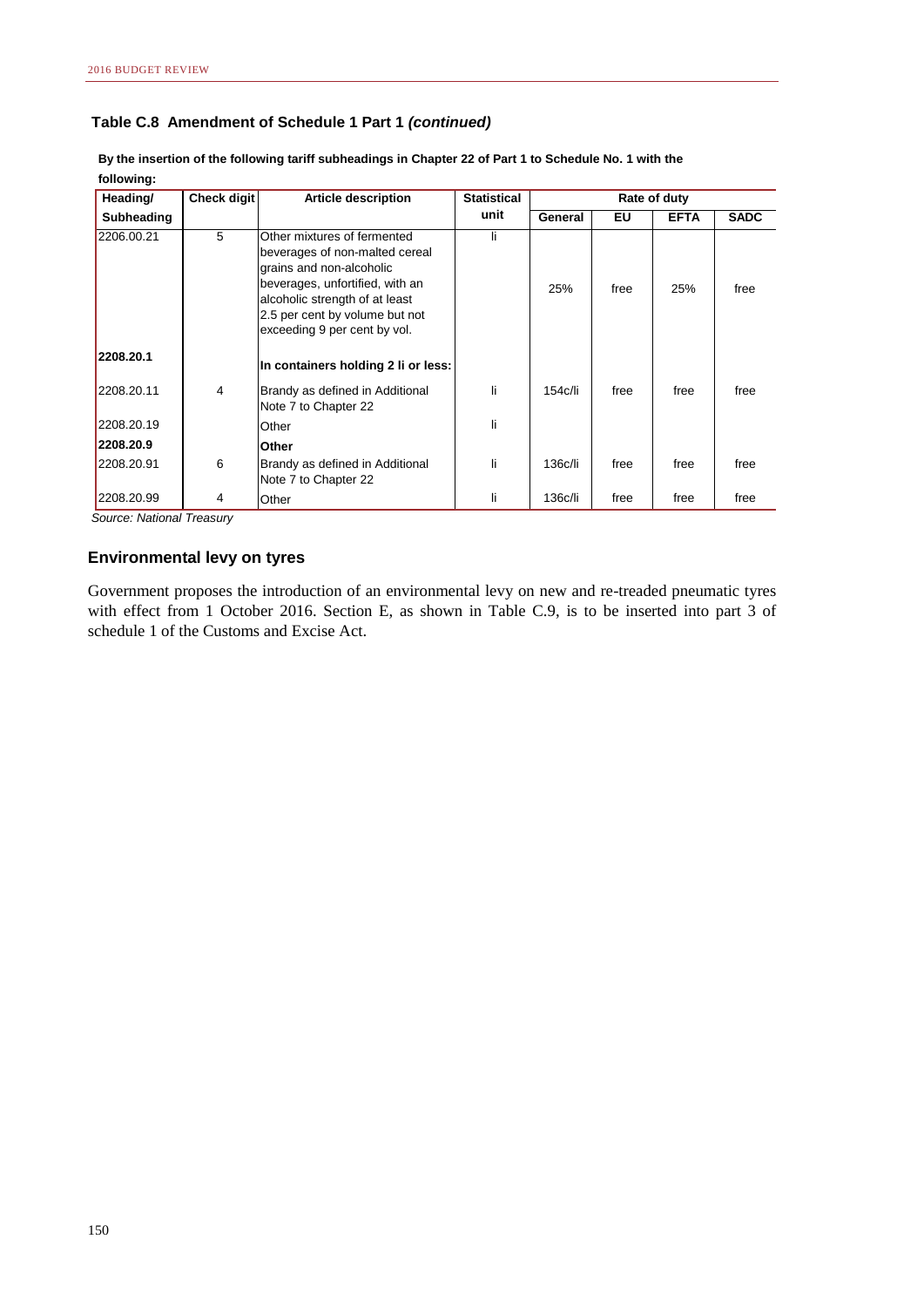#### **Table C.9 Environmental levy, 2016/17**

#### **By the insertion of the following note(s) in Section E to Part 3 of Schedule 1**

|     | <b>ENVIRONMENTAL LEVY ON TYRES</b>                                                                                |  |  |  |  |  |  |
|-----|-------------------------------------------------------------------------------------------------------------------|--|--|--|--|--|--|
|     | Notes:                                                                                                            |  |  |  |  |  |  |
|     |                                                                                                                   |  |  |  |  |  |  |
| 11. | Any rate of environmental levy on tyres specified in this Section shall apply to -                                |  |  |  |  |  |  |
| (a) | New, used or retreaded tyres, imported into the Republic;                                                         |  |  |  |  |  |  |
| (b) | Tyres fitted to or presented with imported vehicles or chassis specified in Chapter 87;                           |  |  |  |  |  |  |
| (c) | Tyres fitted to or presented with imported road wheels fitted with tyres; wheel rims fitted with tyres specified  |  |  |  |  |  |  |
|     | in tariff heading 87.08;                                                                                          |  |  |  |  |  |  |
| (d) | Tyres imported in terms of Chapter 98;                                                                            |  |  |  |  |  |  |
| (e) | New or retreaded tyres manufactured in the Republic.                                                              |  |  |  |  |  |  |
| I2. | Any environmental levy payable in terms of this Section in respect of tyres specified therein shall be additional |  |  |  |  |  |  |
|     | to any Customs and Excise duty payable in terms of Part 1 or 2 of Schedule 1 or any Section in this Part.         |  |  |  |  |  |  |
| 13. | The rate of environmental levy specified in the "rate of environmental levy" column in this Section shall be      |  |  |  |  |  |  |
|     | calculated on the mass of the tyre/s only, whether or not imported with vehicles, chassis,                        |  |  |  |  |  |  |
|     | or components (including road wheels fitted with tyres; wheel rims fitted with tyres), or other goods.            |  |  |  |  |  |  |
| 14. | Imported goods shall not be declared on separate bills of entry for the purposes of Parts 1, 2 and 3              |  |  |  |  |  |  |

of this Schedule.

#### **By the insertion of the following tariff item(s) in Section E to Part 3 of Schedule No. 1:**

| Levy item | <b>Tariff subheading</b> | <b>Article description</b>                                                                                               | Rate of levy |
|-----------|--------------------------|--------------------------------------------------------------------------------------------------------------------------|--------------|
| 152.00    | 40.11                    | New pneumatic tyres, of rubber:                                                                                          |              |
| 152.01    | 4011.10                  | Of a kind used on motor cars (including station wagons and racing                                                        |              |
|           |                          | cars):                                                                                                                   |              |
| 152.01.01 | 4011.10.01               | Having a rim size not exceeding 33 cm (13 inches)                                                                        | R2.30/kg net |
| 152.01.03 | 4011.10.03               | Having a rim size of 35 cm (14 inches)                                                                                   | R2.30/kg net |
| 152.01.05 | 4011.10.05               | Having a rim size of 38 cm (15 inches)                                                                                   | R2.30/kg net |
| 152.01.07 | 4011.10.07               | Having a rim size of 41 cm (16 inches)                                                                                   | R2.30/kg net |
| 152.01.09 | 4011.10.09               | Having a rim size of 43 cm (17 inches) or more                                                                           | R2.30/kg net |
| 152.02    | 4011.20                  | Of a kind used on buses or lorries:                                                                                      |              |
| 152.02    | 4011.20.1                | Having a load index not exceeding 121:                                                                                   |              |
| 152.02.03 | 4011.20.16               | Having a rim size not exceeding 35 cm (14 inches)                                                                        | R2.30/kg net |
| 152.02.05 | 4011.20.18               | Having a rim size of 38 cm (15 inches) or more                                                                           | R2.30/kg net |
| 152.02    | 4011.20.2                | With a load index exceeding 121:                                                                                         |              |
| 152.02.07 | 4011.20.22               | Having a rim size not exceeding 44 cm (17.5 inches)                                                                      | R2.30/kg net |
| 152.02.09 | 4011.20.24               | Having a rim size exceeding 44 cm (17.5 inches) but not exceeding 51 cm<br>(20 inches)                                   | R2.30/kg net |
| 152.02.11 | 4011.20.26               | Having a rim size exceeding 51 cm (20 inches)                                                                            | R2.30/kg net |
| 152.02.15 | 4011.30                  | Of a kind used on aircraft                                                                                               | R2.30/kg net |
| 152.02.17 | 4011.40                  | Of a kind used on motorcycles                                                                                            | R2.30/kg net |
| 152.02.19 | 4011.50                  | Of a kind used on bicycles                                                                                               | R2.30/kg net |
| 152.02    | 4011.6                   | Other, having a "herring-bone" or similar tread:                                                                         |              |
| 152.02    | 4011.61                  | Of a kind used on agricultural or forestry vehicles and machines:                                                        |              |
| 152.02.25 | 4011.61.10               | Having a rim size of less than 91 cm                                                                                     | R2.30/kg net |
| 152.02.27 | 4011.61.20               | Having a rim size of 91 cm or more                                                                                       | R2.30/kg net |
| 152.02.29 | 4011.62                  | Of a kind used on construction or industrial handling vehicles and machines and<br>having a rim size not exceeding 61 cm | R2.30/kg net |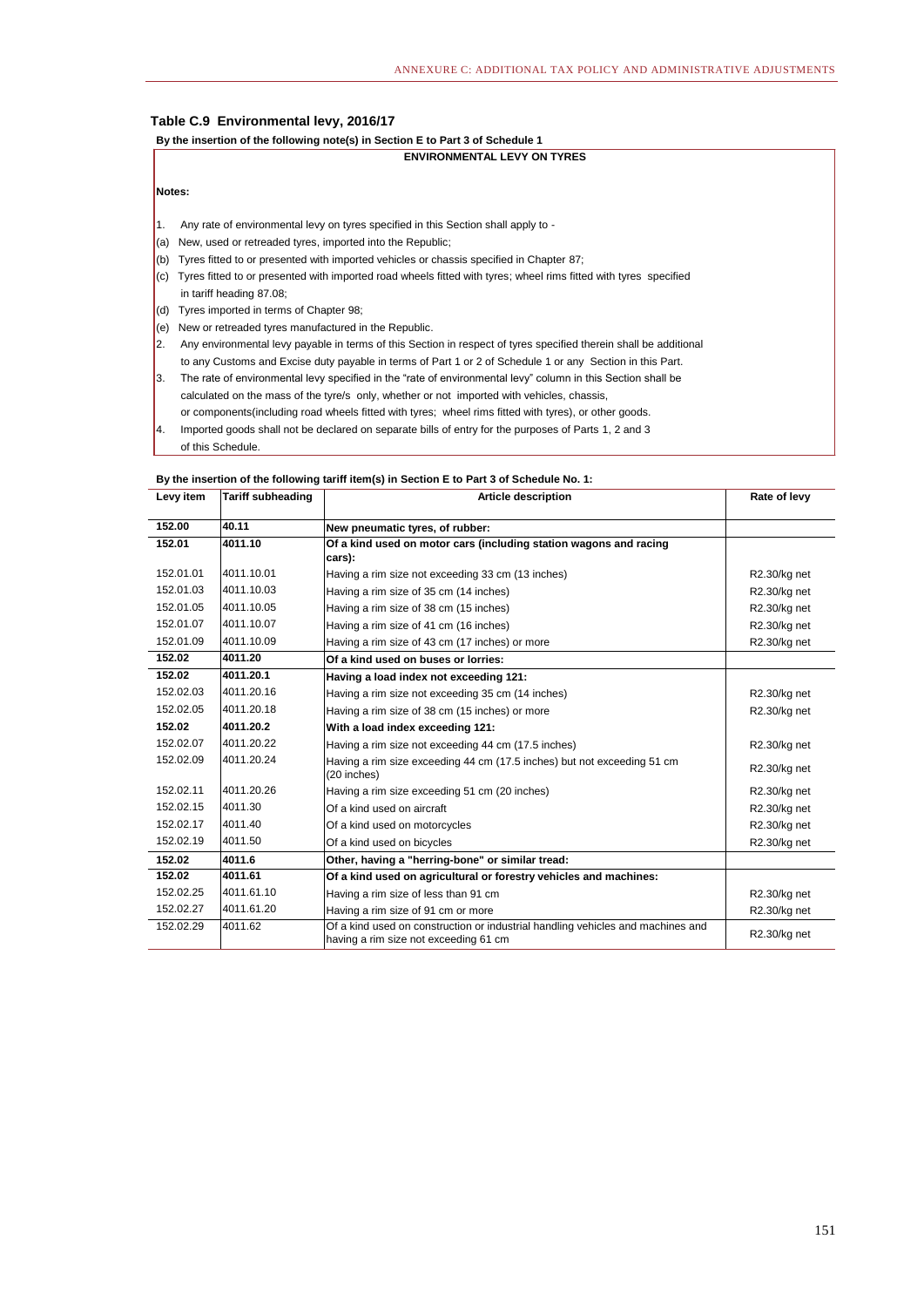**By the insertion of the following note(s) in Section E to Part 3 of Schedule 1**

| 152.02    | 4011.63    | Of a kind used on construction or industrial handling vehicles and machines                                          |              |
|-----------|------------|----------------------------------------------------------------------------------------------------------------------|--------------|
|           |            | and having a rim size exceeding 61 cm:                                                                               |              |
| 152.02.31 | 4011.63.10 | Having a rim size of less than 91 cm                                                                                 | R2.30/kg net |
| 152.02.33 | 4011.63.20 | Having a rim size of 91 cm or more                                                                                   | R2.30/kg net |
| 152.02    | 4011.69    | Other:                                                                                                               |              |
| 152.02.37 | 4011.69.10 | Having a rim size of less than 91 cm                                                                                 | R2.30/kg net |
| 152.02.39 | 4011.69.20 | Having a rim size of 91 cm or more                                                                                   | R2.30/kg net |
| 152.02    | 4011.9     | Other:                                                                                                               |              |
| 152.02    | 4011.92    | Of a kind used on agricultural or forestry vehicles and machines:                                                    |              |
| 152.02.43 | 4011.92.10 | Having a rim size of less than 91 cm                                                                                 | R2.30/kg net |
| 152.02.45 | 4011.92.20 | Having a rim size of 91 cm or more                                                                                   | R2.30/kg net |
| 152.02.47 | 4011.93    | Of a kind used on construction or industrial handling vehicles and machines and<br>having a rim size exceeding 61 cm | R2.30/kg net |
| 152.02    | 4011.94    | Of a kind used on construction or industrial handling vehicles and machines                                          |              |
|           |            | and having a rim size exceeding 61 cm:                                                                               |              |
| 152.02.49 | 4011.94.10 | Having a rim size of less than 91 cm                                                                                 | R2.30/kg net |
| 152.02.51 | 4011.94.20 | Having a rim size of 91 cm or more                                                                                   | R2.30/kg net |
| 152.02    | 4011.99    | Other:                                                                                                               | R2.30/kg net |
| 152.02.53 | 4011.99.10 | Having a rim size of less than 91 cm (excluding those for use on wheelchairs)                                        | R2.30/kg net |
| 152.02.55 | 4011.99.90 | Other                                                                                                                | R2.30/kg net |
| 152.03    | 4012.1     | <b>Retreaded tyres:</b>                                                                                              |              |
| 152.03.11 | 4012.11    | Of a kind used on motor cars (including station wagons and racing cars)                                              | R2.30/kg net |
| 152.03.12 | 4012.12    | Of a kind used on buses or lorries                                                                                   | R2.30/kg net |
| 152.03.13 | 4012.13    | Of a kind used on aircraft                                                                                           | R2.30/kg net |
| 152.03.19 | 4012.19    | Other                                                                                                                | R2.30/kg net |
| 152.04    | 4012.20    | Used pneumatic tyres:                                                                                                |              |
| 152.04.11 | 4012.20.10 | Of a kind used on motor cars (including station wagons and racing cars)                                              | R2.30/kg net |
| 152.04.13 | 4012.20.20 | Of a kind used on busses or lorries                                                                                  | R2.30/kg net |
| 152.04.15 | 4012.20.90 | Other                                                                                                                | R2.30/kg net |
| 153.00    | 87.01      | Tractors (excluding tractors of heading 87.09):                                                                      |              |
| 153.00.01 | 8701.10    | Pedestrian controlled tractors                                                                                       | R2.30/kg net |
| 153.01    | 8701.20    | Road tractors for semi-trailers:                                                                                     |              |
| 153.01.05 | 8701.20.10 | Of a vehicle mass not exceeding 1 600 kg                                                                             | R2.30/kg net |
| 153.01.07 | 8701.20.20 | Of a vehicle mass exceeding 1 600 kg                                                                                 | R2.30/kg net |
| 153.01.09 | 8701.30    | Track-laying tractors                                                                                                | R2.30/kg net |
| 153.01    | 8701.90    | Other:                                                                                                               |              |
| 153.01.17 | 8701.90.10 | Two-wheeled tractors, of a cylinder capacity exceeding 2 000 cm <sup>3</sup>                                         | R2.30/kg net |
| 153.01.19 | 8701.90.90 | Other                                                                                                                | R2.30/kg net |
| 153.02    | 87.02      | Motor vehicles for the transport of ten or more persons, including the driver:                                       |              |
| 153.02    | 8702.10    | With compression-ignition internal combustion piston engines (diesel or<br>semi-diesel):                             |              |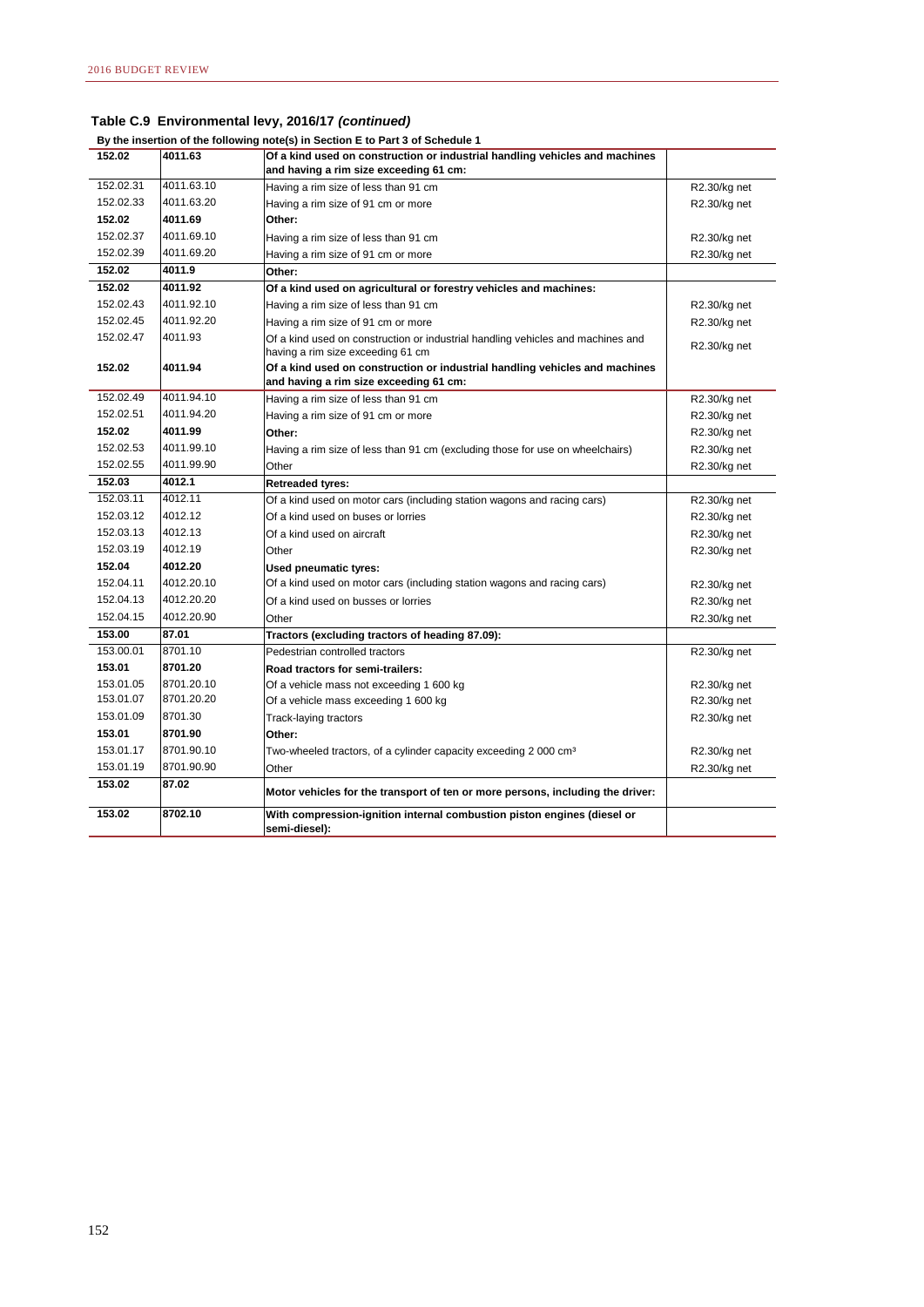|  | By the insertion of the following note(s) in Section E to Part 3 of Schedule 1 |  |  |  |
|--|--------------------------------------------------------------------------------|--|--|--|
|--|--------------------------------------------------------------------------------|--|--|--|

| 153.02.11           | 8702.10.10            | New, right-hand drive, fitted with interior parcel racks, foot-rests, magazine nets,<br>coat hooks, reclining seats, arm rests, microphone and radio or cassette<br>equipment, air conditioning with individual controls, pneumatic plug doors,<br>individual reading lights, chemical toilet, wash basin and refrigerator | R2.30/kg net |
|---------------------|-----------------------|----------------------------------------------------------------------------------------------------------------------------------------------------------------------------------------------------------------------------------------------------------------------------------------------------------------------------|--------------|
| 153.02.13           | 8702.10.81            | Other, of a vehicle mass not exceeding 2 000 kg: with a value for ad valorem<br>customs duty purposes not exceeding R130 000; or vehicles for the transport of<br>14 persons or more, including the driver                                                                                                                 | R2.30/kg net |
| 153.02.14           | 8702.10.85            | Other, of a vehicle mass not exceeding 2 000 kg                                                                                                                                                                                                                                                                            | R2.30/kg net |
| 153.02.17           | 8702.10.87            | Other, of a vehicle mass exceeding 2 000 kg: with a value for ad valorem<br>customs duty purposes or ad valorem excise duty purposes of less than<br>R130 000; or vehicles for the transport of 14 persons or more, including<br>the driver                                                                                | R2.30/kg net |
| 153.02.21           | 8702.10.90            | Other                                                                                                                                                                                                                                                                                                                      | R2.30/kg net |
| 153.02              | 8702.90               | Other:                                                                                                                                                                                                                                                                                                                     |              |
| 153.02.23           | 8702.90.81            | Other, of a vehicle mass not exceeding 2 000 kg: with a value for ad valorem<br>customs duty purposes or ad valorem excise duty purposes not exceeding<br>R130 000; or vehicles for the transport of 14 persons or more, including<br>the driver                                                                           | R2.30/kg net |
| 153.02.25           | 8702.90.85            | Other, of a vehicle mass not exceeding 2 000 kg                                                                                                                                                                                                                                                                            | R2.30/kg net |
| 153.02.27           | 8702.90.87            | Other, of a vehicle mass exceeding 2 000 kg: with a value for ad valorem<br>customs duty purposes or ad valorem excise duty purposes of less than<br>R130 000; or vehicles for the transport of 14 persons or more, including<br>the driver                                                                                | R2.30/kg net |
| 153.02.29           | 8702.90.90            | Other                                                                                                                                                                                                                                                                                                                      | R2.30/kg net |
| 153.03              | 87.03                 | Motor cars and other motor vehicles principally designed for the transport of<br>persons (excluding those of heading 87.02), including station wagons and<br>racing cars:                                                                                                                                                  |              |
| 153.03.01           | 8703.10               | Vehicles specially designed for travelling on snow; golf cars and similar vehicles                                                                                                                                                                                                                                         | R2.30/kg net |
| 153.03              | 8703.2                | Other vehicles, with spark-ignition internal combustion reciprocating piston<br>engine:                                                                                                                                                                                                                                    |              |
| 153.03              | 8703.21               | Of a cylinder capacity not exceeding 1 000 cm <sup>3</sup> :                                                                                                                                                                                                                                                               |              |
| 153.03.11           | 8703.21.23            | Vehicles of the open body tubular frame type, with an engine capacity not<br>exceeding 250 cm <sup>3</sup> and a vehicle mass not exceeding 250 kg                                                                                                                                                                         | R2.30/kg net |
| 153.03.13           | 8703.21.25            | Hearses                                                                                                                                                                                                                                                                                                                    | R2.30/kg net |
| 153.03.15           | 8703.21.27            | Ambulances                                                                                                                                                                                                                                                                                                                 |              |
|                     |                       |                                                                                                                                                                                                                                                                                                                            | R2.30/kg net |
| 153.03.17           | 8703.21.60            | Vehicles with motorcycle-type handlebars and hand-operated controls                                                                                                                                                                                                                                                        | R2.30/kg net |
| 153.03.19           | 8703.21.70            | Six or eight-wheeled vehicles, chain-driven and operated through an integral<br>gearbox and differential unit                                                                                                                                                                                                              | R2.30/kg net |
| 153.03.21           | 8703.21.90            | Other                                                                                                                                                                                                                                                                                                                      | R2.30/kg net |
| 153.03              | 8703.22               | Of a cylinder capacity exceeding 1 000 cm <sup>3</sup> but not exceeding 1 500 cm <sup>3</sup> :                                                                                                                                                                                                                           |              |
| 153.03.23           | 8703.22.25            | Hearses                                                                                                                                                                                                                                                                                                                    | R2.30/kg net |
| 153.03.25           | 8703.22.27            | Ambulances                                                                                                                                                                                                                                                                                                                 | R2.30/kg net |
| 153.03.27<br>153.03 | 8703.22.90<br>8703.23 | Other                                                                                                                                                                                                                                                                                                                      | R2.30/kg net |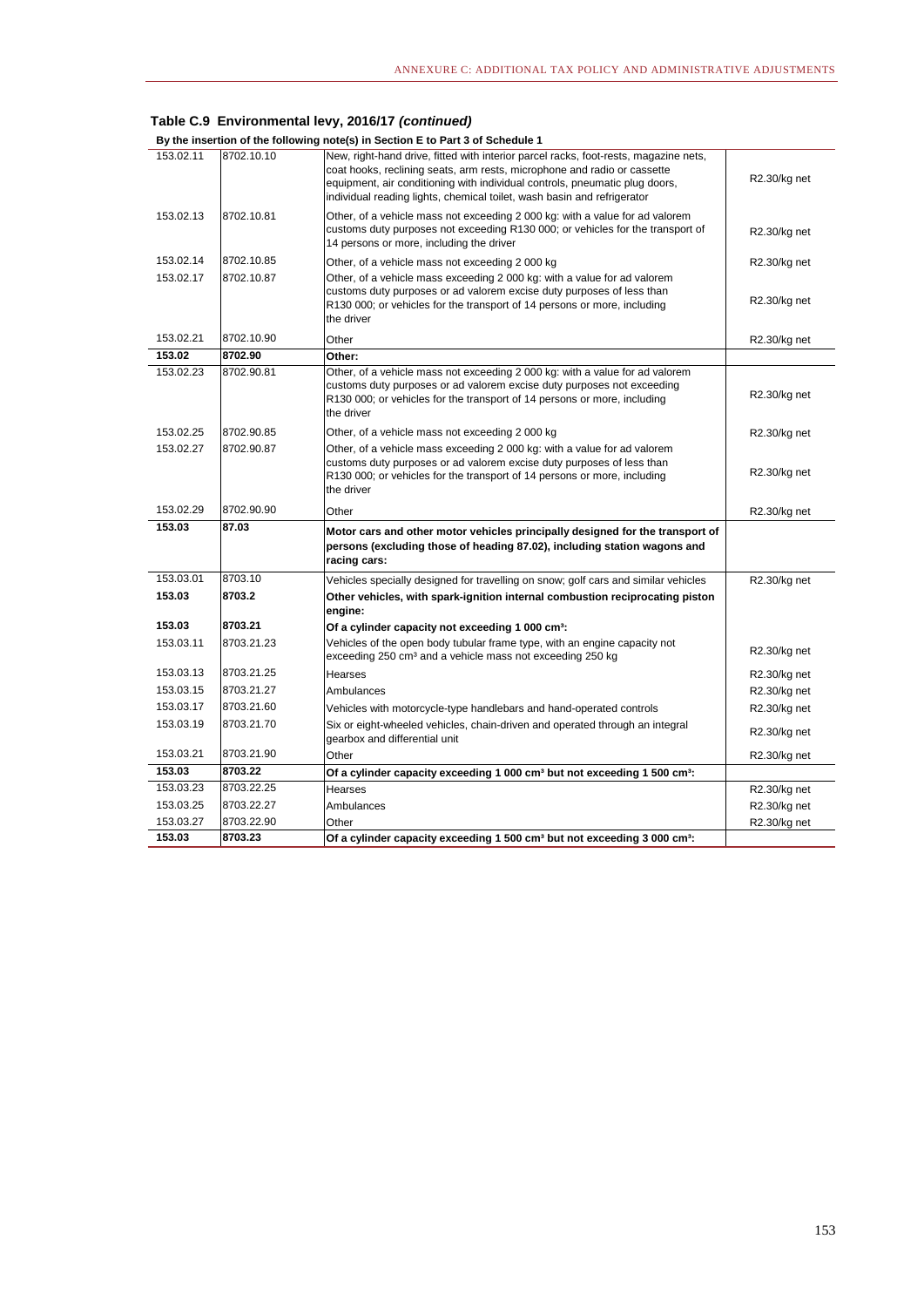#### **By the insertion of the following note(s) in Section E to Part 3 of Schedule 1**

| 153.03.29 | 8703.23.25 | Hearses                                                                                                                                                                                                    | R2.30/kg net |
|-----------|------------|------------------------------------------------------------------------------------------------------------------------------------------------------------------------------------------------------------|--------------|
| 153.03.31 | 8703.23.27 | Ambulances                                                                                                                                                                                                 | R2.30/kg net |
| 153.03.33 | 8703.23.90 | Other                                                                                                                                                                                                      | R2.30/kg net |
| 153.03    | 8703.24    | Of a cylinder capacity exceeding 3 000 cm <sup>3</sup> :                                                                                                                                                   |              |
| 153.03.35 | 8703.24.25 | Hearses                                                                                                                                                                                                    | R2.30/kg net |
| 153.03.37 | 8703.24.27 | Ambulances                                                                                                                                                                                                 | R2.30/kg net |
| 153.03.39 | 8703.24.90 | Other                                                                                                                                                                                                      | R2.30/kg net |
| 153.03    | 8703.3     | Other vehicles, with compression-ignition internal combustion<br>piston engine (diesel or semi-diesel):                                                                                                    |              |
| 153.03    | 8703.31    | Of a cylinder capacity not exceeding 1 500 cm <sup>3</sup> :                                                                                                                                               |              |
| 153.03.41 | 8703.31.25 | Hearses                                                                                                                                                                                                    | R2.30/kg net |
| 153.03.43 | 8703.31.27 | Ambulances                                                                                                                                                                                                 | R2.30/kg net |
| 153.03.45 | 8703.31.70 | Of a vehicle mass not exceeding 600 kg (excluding hearses)                                                                                                                                                 | R2.30/kg net |
| 153.03.47 | 8703.31.80 | Six or eight-wheeled vehicles with skid steering systems, chain-driven and                                                                                                                                 |              |
|           |            | operated through an integral gearbox and differential unit, of a vehicle mass                                                                                                                              | R2.30/kg net |
|           |            | exceeding 600 kg and of a cylinder capacity not exceeding 1 000 cm <sup>3</sup>                                                                                                                            |              |
| 153.03.49 | 8703.31.90 | Other                                                                                                                                                                                                      | R2.30/kg net |
| 153.03    | 8703.32    | Of a cylinder capacity exceeding 1 500 cm <sup>3</sup> but not exceeding 2 500 cm <sup>3</sup> :                                                                                                           |              |
| 153.03.51 | 8703.32.25 | Hearses                                                                                                                                                                                                    | R2.30/kg net |
| 153.03.53 | 8703.32.27 | Ambulances                                                                                                                                                                                                 | R2.30/kg net |
| 153.03.55 | 8703.32.90 | Other                                                                                                                                                                                                      | R2.30/kg net |
| 153.03    | 8703.33    | Of a cylinder capacity exceeding 2 500 cm <sup>3</sup> :                                                                                                                                                   |              |
| 153.03.57 | 8703.33.25 | Hearses                                                                                                                                                                                                    | R2.30/kg net |
| 153.03.59 | 8703.33.27 | Ambulances                                                                                                                                                                                                 | R2.30/kg net |
| 153.03.61 | 8703.33.90 | Other                                                                                                                                                                                                      | R2.30/kg net |
| 153.03    | 8703.90    | Other:                                                                                                                                                                                                     |              |
| 153.03.63 | 8703.90.25 | Hearses                                                                                                                                                                                                    | R2.30/kg net |
| 153.03.65 | 8703.90.27 | Ambulances                                                                                                                                                                                                 | R2.30/kg net |
| 153.03.67 | 8703.90.29 | Electric vehicles                                                                                                                                                                                          | R2.30/kg net |
| 153.03.69 | 8703.90.90 | Other                                                                                                                                                                                                      | R2.30/kg net |
| 153.04    | 87.04      | Motor vehicles for the transport of goods:                                                                                                                                                                 |              |
| 153.04    | 8704.10    | Dumpers designed for off-highway use:                                                                                                                                                                      |              |
| 153.04.05 | 8704.10.25 | Growth Vehicle Mass (G.V.M.) not exceeding 50 t                                                                                                                                                            | R2.30/kg net |
| 153.04.07 | 8704.10.90 | Other                                                                                                                                                                                                      | R2.30/kg net |
| 153.04    | 8704.2     | Other, with compression-ignition internal combustion piston<br>engine (diesel or semi-diesel):                                                                                                             |              |
| 153.04    | 8704.21    | G.V.M. not exceeding 5 t:                                                                                                                                                                                  |              |
| 153.04.09 | 8704.21.10 | Shuttle cars for use in underground mines; low construction flame-proof                                                                                                                                    |              |
|           |            | vehicles, equipped with control mechanisms both in the front and at the rear, for<br>use in underground mines                                                                                              | R2.30/kg net |
| 153.04 11 | 8704.21.40 | Off-the-road logging trucks                                                                                                                                                                                | R2.30/kg net |
| 153.04.13 | 8704.21.70 | Other, of a vehicle mass not exceeding 600 kg                                                                                                                                                              | R2.30/kg net |
| 153.04.15 | 8704.21.85 | Other, with an engine capacity not exceeding 1 000 cm <sup>3</sup>                                                                                                                                         | R2.30/kg net |
| 153.04.17 | 8704.21.81 | Other, double-cab, of a vehicle mass not exceeding 2 000 kg or a<br>G.V.M. not exceeding 3 500 kg, or of a mass not exceeding 1 600 kg<br>or a G.V.M. not exceeding 3 500 kg per chassis fitted with a cab | R2.30/kg net |
|           |            |                                                                                                                                                                                                            |              |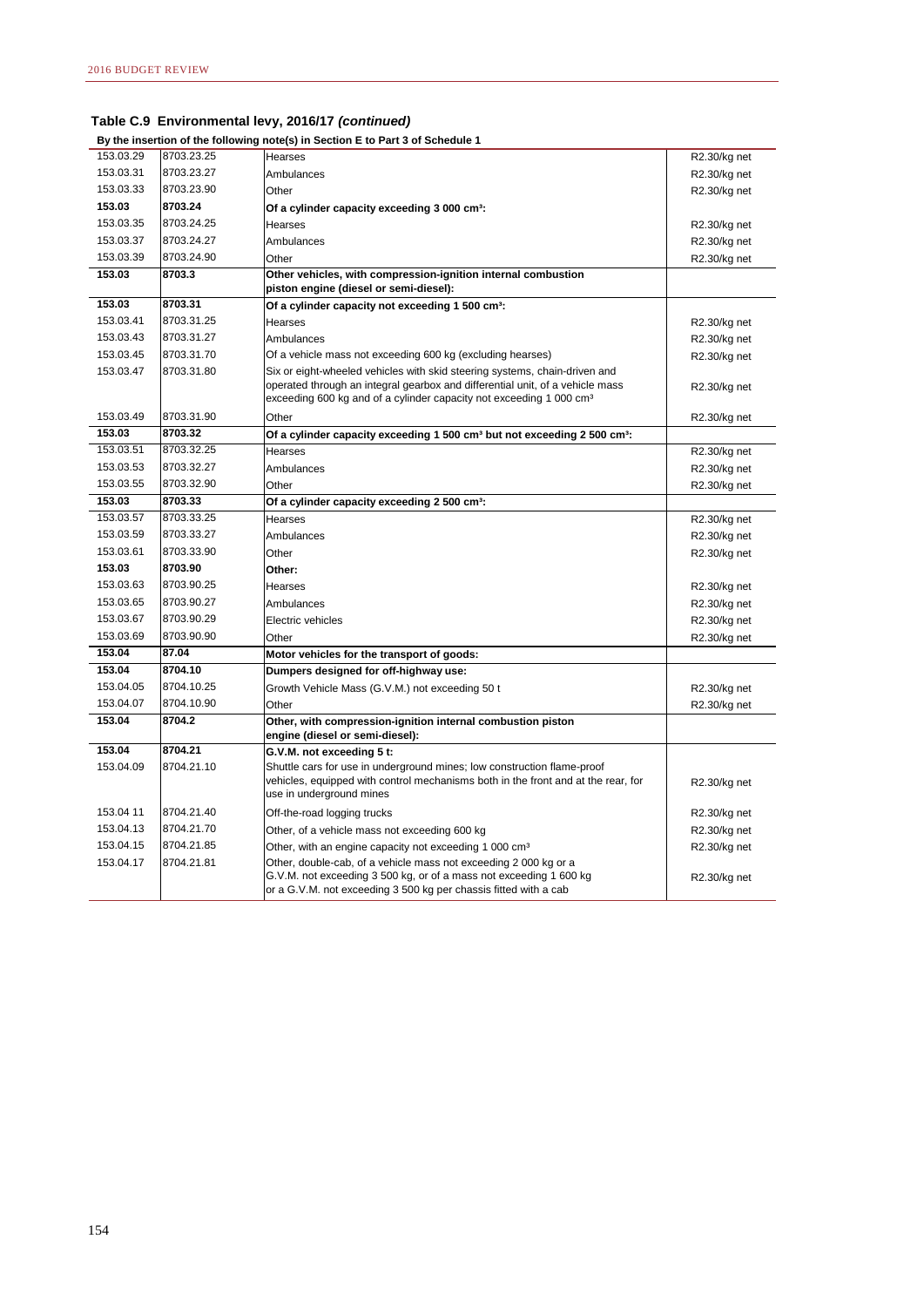|           |            | By the insertion of the following note(s) in Section E to Part 3 of Schedule 1                                                                                                                                        |              |
|-----------|------------|-----------------------------------------------------------------------------------------------------------------------------------------------------------------------------------------------------------------------|--------------|
| 153.04.19 | 8704.21.83 | Other (excluding double-cab), of a vehicle mass not exceeding 2000 kg<br>or a G.V.M. not exceeding 3 500 kg, or of a mass not exceeding 1 600 kg or a<br>G.V.M. not exceeding 3 500 kg per chassis fitted with a cab  | R2.30/kg net |
| 153.04.21 | 8704.21.90 | Other                                                                                                                                                                                                                 | R2.30/kg net |
| 153.04    | 8704.22    | G.V.M. exceeding 5 t but not exceeding 20 t:                                                                                                                                                                          |              |
| 153.04.23 | 8704.22.10 | Shuttle cars for use in underground mines; low construction flame-proof<br>vehicles, equipped with control mechanisms both in the front and at the rear, for<br>use in underground mines                              | R2.30/kg net |
| 153.04.25 | 8704.22.20 | Off-the-road logging trucks                                                                                                                                                                                           | R2.30/kg net |
| 153.04.27 | 8704.22.90 | Other                                                                                                                                                                                                                 | R2.30/kg net |
| 153.04    | 8704.23    | G.V.M. exceeding 20 t:                                                                                                                                                                                                |              |
| 153.04.29 | 8704.23.10 | Shuttle cars for use in underground mines; low construction flame-proof<br>vehicles, equipped with control mechanisms both in the front and at the rear, for<br>use in underground mines                              | R2.30/kg net |
| 153.04.31 | 8704.23.20 | Off-the-road logging trucks                                                                                                                                                                                           | R2.30/kg net |
| 153.04.33 | 8704.23.90 | Other                                                                                                                                                                                                                 | R2.30/kg net |
| 153.04    | 8704.3     | Other, with spark-ignition internal combustion piston engine:                                                                                                                                                         |              |
| 153.04    | 8704.31    | G.V.M. not exceeding 5 t:                                                                                                                                                                                             |              |
| 153.04.35 | 8704.31.30 | Off-the-road logging trucks                                                                                                                                                                                           | R2.30/kg net |
| 153.04.37 | 8704.31.50 | Three-wheeled vehicles with motorcycle type steering systems and engines of a<br>cylinder capacity not exceeding 550 cm <sup>3</sup> , and equipped with motor vehicle type<br>differentials and reverse gears        | R2.30/kg net |
| 153.04.39 | 8704.31.70 | Other (excluding off-the-road logging trucks and three-wheeled vehicles) of a<br>vehicle mass not exceeding 600 kg                                                                                                    | R2.30/kg net |
| 153.04.39 | 8704.31.75 | Other, with an engine capacity not exceeding 1 000 cm <sup>3</sup>                                                                                                                                                    | R2.30/kg net |
| 153.04.41 | 8704.31.81 | Other, double-cab, of a vehicle mass not exceeding 2 000 kg or a G.V.M. not<br>exceeding 3 500 kg, or of a mass not exceeding 1 600 kg or a G.V.M. not<br>exceeding 3 500 kg per chassis fitted with a cab            | R2.30/kg net |
| 153.04.43 | 8704.31.83 | Other (excluding double-cab), of a vehicle mass not exceeding 2 000 kg or a<br>G.V.M. not exceeding 3 500 kg, or of a mass not exceeding 1 600 kg or a G.V.M.<br>not exceeding 3 500 kg per chassis fitted with a cab | R2.30/kg net |
| 153.04.45 | 8704.31.90 | Other                                                                                                                                                                                                                 | R2.30/kg net |
| 153.04    | 8704.32    | G.V.M. exceeding 5 t:                                                                                                                                                                                                 |              |
| 153.04.49 | 8704.32.10 | Off-the-road logging trucks                                                                                                                                                                                           | R2.30/kg net |
| 153.04.51 | 8704.32.90 | Other                                                                                                                                                                                                                 | R2.30/kg net |
| 153.04    | 8704.90    | Other:                                                                                                                                                                                                                |              |
| 153.04.53 | 8704.90.05 | Golf carts, pedestrian type                                                                                                                                                                                           | R2.30/kg net |
| 153.04.55 | 8704.90.30 | Off-the-road logging trucks                                                                                                                                                                                           | R2.30/kg net |
| 153.04.59 | 8704.90.81 | Other, double-cab, of a vehicle mass not exceeding 2 000 kg or a G.V.M. not<br>exceeding 3 500 kg, or of a mass not exceeding 1 600 kg or a G.V.M. not<br>exceeding 3 500 kg per chassis fitted with a cab            | R2.30/kg net |

155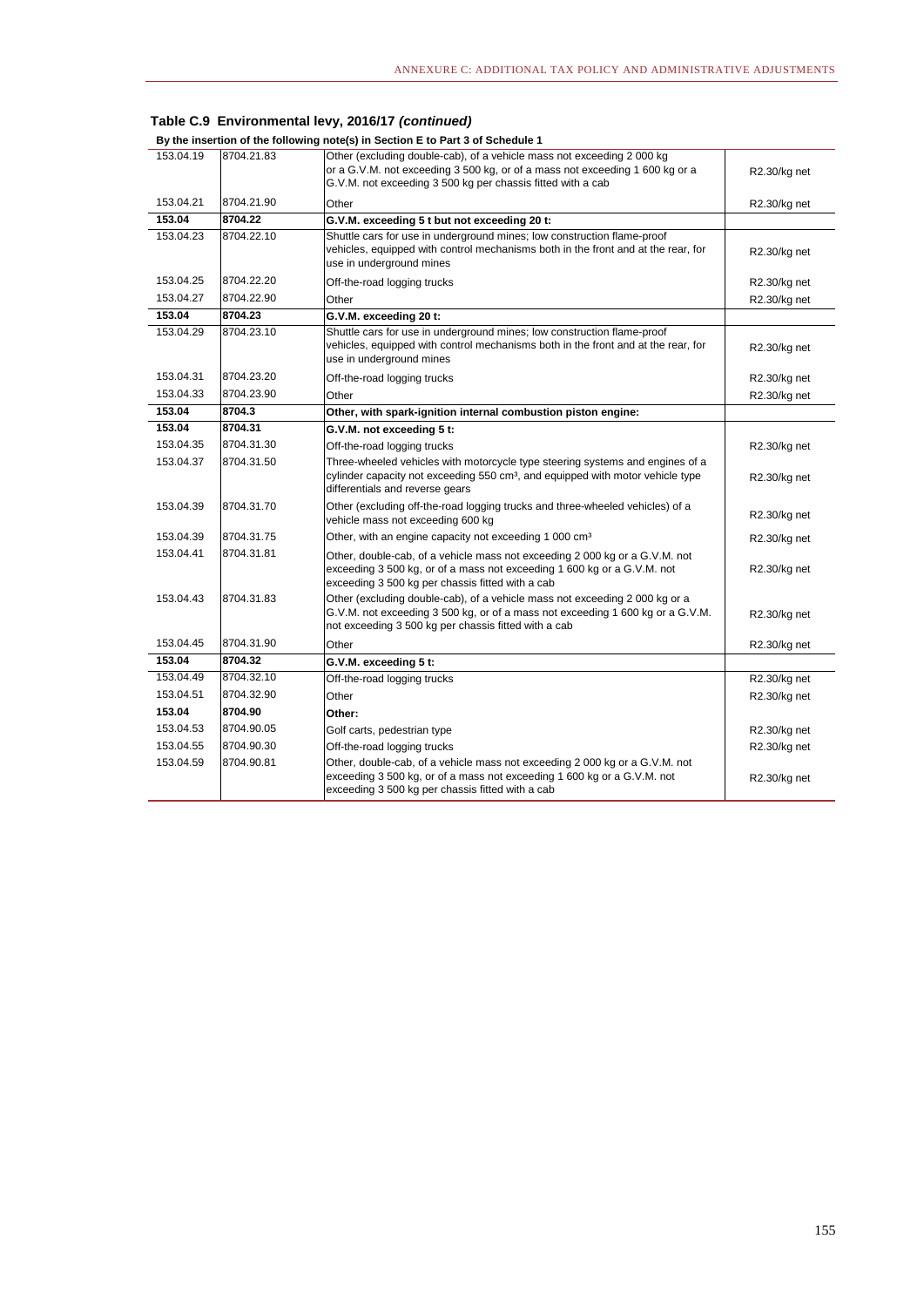| By the insertion of the following note(s) in Section E to Part 3 of Schedule 1 |            |                                                                             |  |  |  |
|--------------------------------------------------------------------------------|------------|-----------------------------------------------------------------------------|--|--|--|
| 153.04.61                                                                      | 8704.90.83 | Other (excluding double-cab), of a vehicle mass not exceeding 2 000 kg or a |  |  |  |

| 153.04.61 | 8704.90.83 | Other (excluding double-cab), of a vehicle mass not exceeding 2 000 kg or a<br>G.V.M. not exceeding 3 500 kg, or of a mass not exceeding 1 600 kg or a G.V.M.<br>not exceeding 3 500 kg per chassis fitted with a cab                                                                                         | R2.30/kg net |
|-----------|------------|---------------------------------------------------------------------------------------------------------------------------------------------------------------------------------------------------------------------------------------------------------------------------------------------------------------|--------------|
| 153.04.63 | 8704.90.90 | Other                                                                                                                                                                                                                                                                                                         | R2.30/kg net |
| 153.05    | 87.05      | Special purpose motor vehicles (excluding those principally designed<br>for the transport of persons or goods) (for example, breakdown<br>lorries, crane lorries, fire fighting vehicles, concrete-mixer lorries,<br>road sweeper lorries, spraying lorries, mobile workshops, mobile<br>radiological units): |              |
| 153.05.01 | 8705.10    | Crane lorries                                                                                                                                                                                                                                                                                                 | R2.30/kg net |
| 153.05.03 | 8705.20    | Mobile drilling derricks                                                                                                                                                                                                                                                                                      | R2.30/kg net |
| 153.05.05 | 8705.30    | Fire fighting vehicles                                                                                                                                                                                                                                                                                        | R2.30/kg net |
| 153.05.07 | 8705.40    | Concrete-mixer lorries                                                                                                                                                                                                                                                                                        | R2.30/kg net |
| 153.05.09 | 8705.90    | Other                                                                                                                                                                                                                                                                                                         | R2.30/kg net |
| 153.06    | 8706.00    | Chassis fitted with engines, for the motor vehicles of headings<br>87.01 to 87.05:                                                                                                                                                                                                                            |              |
| 153.06.05 | 8706.00.05 | Of a vehicle mass not exceeding 1 600 kg or of a G.V.M. not exceeding<br>3 500 kg, for the vehicles of heading 8704.10                                                                                                                                                                                        | R2.30/kg net |
| 153.06.15 | 8706.00.15 | Other, of a vehicle mass not exceeding 1 600 kg or of a G.V.M. not exceeding<br>3 500 kg                                                                                                                                                                                                                      | R2.30/kg net |
| 153.06.20 | 8706.00.20 | Other                                                                                                                                                                                                                                                                                                         | R2.30/kg net |
| 153.08    | 8708.70    | Road wheels and parts and accessories thereof:                                                                                                                                                                                                                                                                |              |
| 153.08.21 | 8708.70.10 | Identifiable for use solely or principally with tractors (excluding road tractors)                                                                                                                                                                                                                            | R2.30/kg net |
| 153.08.23 | 8708.70.21 | Of a kind used on motor cars                                                                                                                                                                                                                                                                                  | R2.30/kg net |
| 153.08.25 | 8708.70.23 | Of a kind used on busses or lorries                                                                                                                                                                                                                                                                           | R2.30/kg net |
| 153.08.27 | 8708.70.29 | Other                                                                                                                                                                                                                                                                                                         | R2.30/kg net |
| 153.08.29 | 8708.70.90 | Other                                                                                                                                                                                                                                                                                                         | R2.30/kg net |
| 153.09    | 8709.1     | <b>Vehicles:</b>                                                                                                                                                                                                                                                                                              |              |
| 153.09.11 | 8709.11    | Electrical                                                                                                                                                                                                                                                                                                    | R2.30/kg net |
| 153.09.19 | 8709.19    | Other                                                                                                                                                                                                                                                                                                         | R2.30/kg net |
| 153.09.29 | 8709.90    | Parts                                                                                                                                                                                                                                                                                                         | R2.30/kg net |
| 153.10    | 8710.00    | Tanks and other armoured fighting vehicles, motorised, whether or not fitted<br>with weapons, and parts of such vehicles                                                                                                                                                                                      | R2.30/kg net |
| 153.11    | 87.11      | Motorcycles (including mopeds) and cycles fitted with an auxiliary motor,<br>with or without side-cars; side-cars:                                                                                                                                                                                            |              |
| 153.11.01 | 8711.10    | With reciprocating internal combustion piston engine of a cylinder capacity not<br>exceeding 50 cm <sup>3</sup>                                                                                                                                                                                               | R2.30/kg net |
| 153.11    | 8711.20    | With reciprocating internal combustion piston engine of a cylinder capacity<br>exceeding 50 cm <sup>3</sup> but not exceeding 250 cm <sup>3</sup> :                                                                                                                                                           |              |
| 153.11.05 | 8711.20.10 | With an engine of a cylinder capacity of less than 200 cm <sup>3</sup>                                                                                                                                                                                                                                        | R2.30/kg net |
| 153.11.07 | 8711.20.90 | Other                                                                                                                                                                                                                                                                                                         | R2.30/kg net |
| 153.11.09 | 8711.30    | With reciprocating internal combustion piston engine of a cylinder capacity<br>exceeding 250 cm <sup>3</sup> but not exceeding 500 cm <sup>3</sup>                                                                                                                                                            | R2.30/kg net |
| 153.11.11 | 8711.40    | With reciprocating internal combustion piston engine of a cylinder capacity<br>exceeding 500 cm <sup>3</sup> but not exceeding 800 cm <sup>3</sup>                                                                                                                                                            | R2.30/kg net |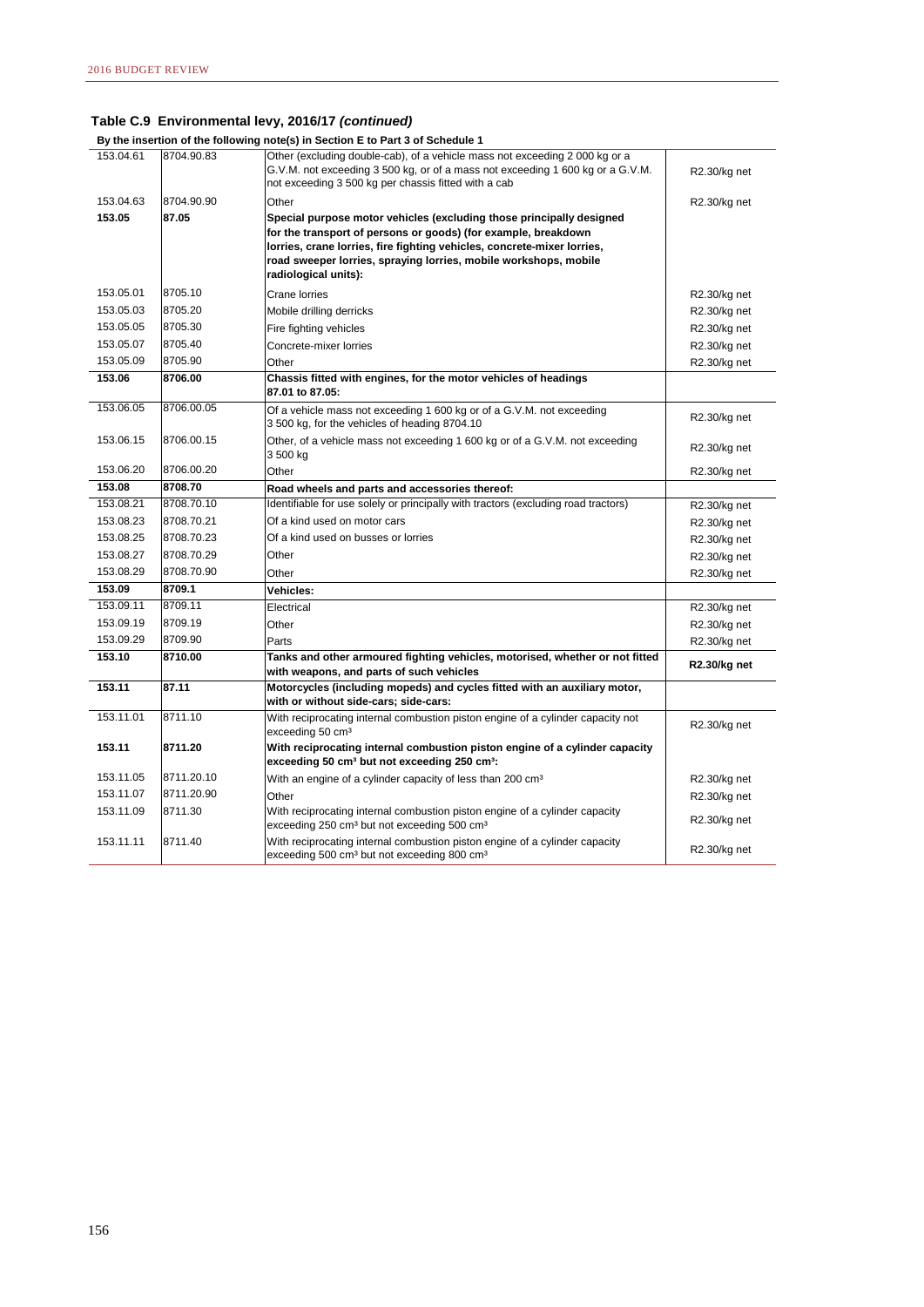| By the insertion of the following note(s) in Section E to Part 3 of Schedule 1 |                       |                                                                                                                                                                                                                                                                                                                                                                                                                                               |                              |
|--------------------------------------------------------------------------------|-----------------------|-----------------------------------------------------------------------------------------------------------------------------------------------------------------------------------------------------------------------------------------------------------------------------------------------------------------------------------------------------------------------------------------------------------------------------------------------|------------------------------|
| 153.11.13                                                                      | 8711.50               | With reciprocating internal combustion piston engine of a cylinder capacity                                                                                                                                                                                                                                                                                                                                                                   |                              |
|                                                                                |                       | exceeding 800 cm <sup>3</sup>                                                                                                                                                                                                                                                                                                                                                                                                                 | R2.30/kg net                 |
| 153.11                                                                         | 8711.90               | Other:                                                                                                                                                                                                                                                                                                                                                                                                                                        |                              |
| 153.11.15                                                                      | 8711.90.10            | Side-cars                                                                                                                                                                                                                                                                                                                                                                                                                                     | R2.30/kg net                 |
| 153.11.17                                                                      | 8711.90.20            | Other, of a cylinder capacity of 200 cm <sup>3</sup> or more but not exceeding 800 cm <sup>3</sup>                                                                                                                                                                                                                                                                                                                                            | R2.30/kg net                 |
| 153.11.19                                                                      | 8711.90.30            | Other, of a cylinder capacity exceeding 800 cm <sup>3</sup>                                                                                                                                                                                                                                                                                                                                                                                   | R2.30/kg net                 |
| 153.11.21                                                                      | 8711.90.90            | Other                                                                                                                                                                                                                                                                                                                                                                                                                                         | R2.30/kg net                 |
| 153.12                                                                         | 8712.00               | Bicycles and other cycles (including delivery tri-cycles), not motorised:                                                                                                                                                                                                                                                                                                                                                                     |                              |
| 153.12.10                                                                      | 8712.00.10            | <b>Bicycles</b>                                                                                                                                                                                                                                                                                                                                                                                                                               | R2.30/kg net                 |
| 153.12.90                                                                      | 8712.00.90            | Other                                                                                                                                                                                                                                                                                                                                                                                                                                         | R2.30/kg net                 |
| 153.16                                                                         | 87.16                 | Trailers and semi-trailers; other vehicles, not mechanically propelled; parts                                                                                                                                                                                                                                                                                                                                                                 |                              |
|                                                                                |                       | thereof:                                                                                                                                                                                                                                                                                                                                                                                                                                      |                              |
| 153.16.10                                                                      | 8716.10               | Trailers and semi-trailers of the caravan type, for housing or camping                                                                                                                                                                                                                                                                                                                                                                        | R2.30/kg net                 |
| 153.16.20                                                                      | 8716.20               | Self-loading or self-unloading trailers and semi-trailers for agricultural purposes                                                                                                                                                                                                                                                                                                                                                           | R2.30/kg net                 |
| 153.16                                                                         | 8716.3                | Other trailers and semi-trailers for the transport of goods:                                                                                                                                                                                                                                                                                                                                                                                  |                              |
| 153.16.31                                                                      | 8716.31               | Tanker trailers and tanker semi-trailers                                                                                                                                                                                                                                                                                                                                                                                                      | R2.30/kg net                 |
| 153.16.39                                                                      | 8716.39               | Other                                                                                                                                                                                                                                                                                                                                                                                                                                         | R2.30/kg net                 |
| 153.16.40                                                                      | 8716.40               | Other trailers and semi-trailers                                                                                                                                                                                                                                                                                                                                                                                                              | R2.30/kg net                 |
| 153.16.50                                                                      | 8716.90.20            | Road wheels fitted with tyres; wheel rims fitted with tyres                                                                                                                                                                                                                                                                                                                                                                                   | R2.30/kg net                 |
| 154.00                                                                         | 8801.00               | Balloons and dirigibles; gliders, hang gliders and other non-powered aircraft                                                                                                                                                                                                                                                                                                                                                                 | R2.30/kg net                 |
| 154.02                                                                         | 8802.1                | Helicopters:                                                                                                                                                                                                                                                                                                                                                                                                                                  |                              |
| 154.02.11                                                                      | 8802.11               | Of an unladen mass not exceeding 2 000 kg                                                                                                                                                                                                                                                                                                                                                                                                     | R2.30/kg net                 |
| 154.02.13                                                                      | 8802.12               | Of an unladen mass exceeding 2 000 kg                                                                                                                                                                                                                                                                                                                                                                                                         | R2.30/kg net                 |
| 154.02.15                                                                      | 8802.20               | Aeroplanes and other aircraft, of an unladen mass not exceeding 2 000 kg                                                                                                                                                                                                                                                                                                                                                                      | R2.30/kg net                 |
| 154.02.17                                                                      | 8802.30               | Aeroplanes and other aircraft, of an unladen mass exceeding 2 000 kg but not<br>exceeding 15 000 kg                                                                                                                                                                                                                                                                                                                                           | R2.30/kg net                 |
| 154.02.19                                                                      | 8802.40               | Aeroplanes and other aircraft, of an unladen mass exceeding 15 000 kg                                                                                                                                                                                                                                                                                                                                                                         | R2.30/kg net                 |
| 154.02.21                                                                      | 8802.60               | Spacecraft (including satellites) and suborbital and spacecraft launch vehicles                                                                                                                                                                                                                                                                                                                                                               | R2.30/kg net                 |
|                                                                                |                       |                                                                                                                                                                                                                                                                                                                                                                                                                                               |                              |
|                                                                                |                       |                                                                                                                                                                                                                                                                                                                                                                                                                                               |                              |
| 154.03                                                                         | 88.03                 | Parts of goods of heading 88.01 or 88.02:                                                                                                                                                                                                                                                                                                                                                                                                     |                              |
| 154.03.11                                                                      | 8803.20               | Under-carriages and parts thereof                                                                                                                                                                                                                                                                                                                                                                                                             | R2.30/kg net                 |
| 155.00<br>155.00.10                                                            | 9801.00<br>9801.00.10 | Original equipment components:<br>For road tractors for semi-trailers of subheading 8701.20 of a vehicle mass not                                                                                                                                                                                                                                                                                                                             | R2.30/kg net                 |
| 155.00.15                                                                      | 9801.00.15            | exceeding 1 600 kg<br>For road tractors for semi-trailers of subheading 8701.20 of a vehicle mass                                                                                                                                                                                                                                                                                                                                             |                              |
|                                                                                |                       | exceeding 1 600 kg                                                                                                                                                                                                                                                                                                                                                                                                                            | R2.30/kg net                 |
| 155.00.20                                                                      | 9801.00.20            | For motor vehicles for the transport of ten or more persons including the driver, of<br>heading 87.02 of a vehicle mass not exceeding 2 000 kg                                                                                                                                                                                                                                                                                                | R2.30/kg net                 |
| 155.00.25                                                                      | 9801.00.25            | For motor vehicles for the transport of ten or more persons, including the driver of<br>heading 87.02 of a vehicle mass exceeding 2 000 kg (excluding vehicles of<br>subheading 8702.10.10)                                                                                                                                                                                                                                                   | R2.30/kg net                 |
| 155.00.30                                                                      | 9801.00.30            | For motor cars (including station wagons) of heading 87.03                                                                                                                                                                                                                                                                                                                                                                                    |                              |
| 155.00.40                                                                      | 9801.00.40            | For motor vehicles for the transport of goods of heading 87.04, of a vehicle<br>mass not exceeding 2 000 kg or of a G.V.M. not exceeding 3 500 kg, or of a<br>mass not exceeding 1 600 kg or of a G.V.M. not exceeding 3 500 kg per<br>chassis fitted with a cab (excluding dumpers designed for off-highway use,<br>shuttle cars and low construction flame-proof vehicles, for use in underground<br>mines and off-the-road logging trucks) | R2.30/kg net<br>R2.30/kg net |
| 155.00.45                                                                      | 9801.00.45            | For motor vehicles for the transport of goods of heading 87.04, of a vehicle<br>mass exceeding 2 000 kg or a G.V.M. exceeding 3 500 kg, or of a mass<br>exceeding 1 600 kg and of a G.V.M. exceeding 3 500 kg per chassis fitted with a<br>cab (excluding shuttle cars and low construction flame-proof vehicles for use in<br>underground mines and off-the-road logging trucks)                                                             | R2.30/kg net                 |
| 155.00.50                                                                      | 9801.00.50            | For chassis fitted with engines of heading 87.06, of a mass not exceeding<br>1 600 kg, or of a G.V.M. not exceeding 3 500 kg (excluding those for dumpers<br>designed for off-highway use, shuttle cars and low construction flame-proof<br>vehicles, for use in underground mines and off-the-road logging trucks)                                                                                                                           | R2.30/kg net                 |

*Source: National Treasury*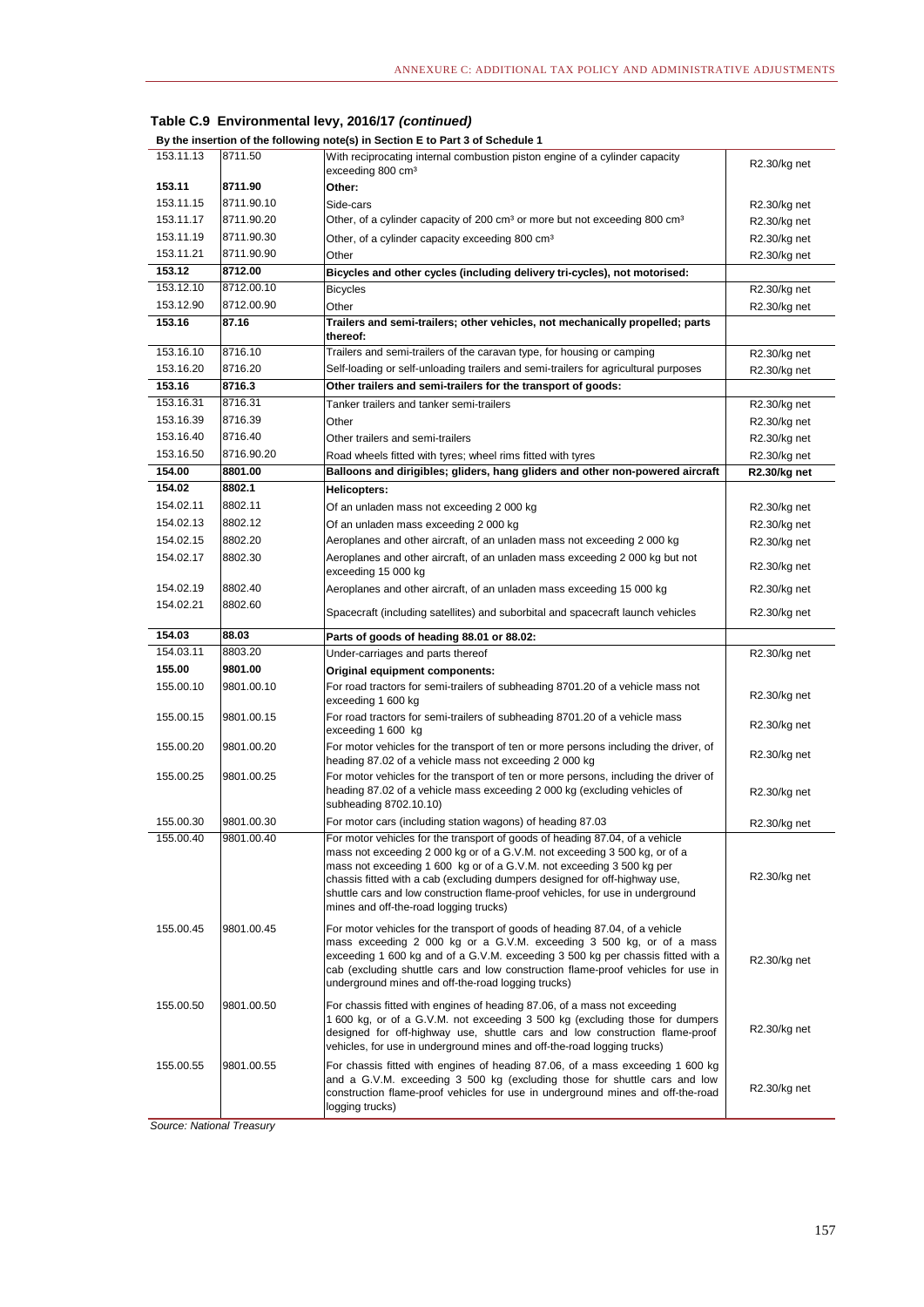### **Additional tax amendments**

Additional tax amendments proposed for the upcoming legislative cycle are set out below.

#### **Individuals, employment and savings**

#### *Retirement reforms*

*Allowable deduction for fringe benefit of employer contributions to defined pension funds*: Section 11(k)(iii) of the Income Tax Act inadvertently limited the allowable deduction for the fringe benefit of employer contributions to retirement funds to the actual value of the employer contribution. However, the fringe benefit value for defined benefit pension funds is determined by a formula provided in paragraph 12D of the act's Seventh Schedule and may be larger than the actual value of the employer contribution (because the fringe benefit is dependent on the value of benefits and not the funding position of the defined benefit pension fund). In this case, the available deduction would not be aligned with the employer contribution's fringe benefit value and any excess amount would become taxable. This was not the original intention and the legislation will be adjusted to allow a deduction up to the full value of the employer contribution fringe benefit, if valued according to paragraph 12D of the Seventh Schedule. The amendment will take effect from 1 March 2016.

*Passive income deduction*: Before 1 March 2016, taxpayers were able to deduct retirement annuity contributions against their passive or non-trading income up to a certain limit. The current wording of section 11(k) of the Income Tax Act, which introduces the harmonised tax regime for retirement contributions from 1 March 2016, does not allow for contributions to any retirement fund to be set off against passive income. It is proposed that section  $11(k)$  of the act be amended to allow for retirement contributions to be deducted against passive income, subject to the available limits.

*Rollover of excess contributions prior to 1 March 2016*: It is proposed that section 11(k) of the Income Tax Act be amended to allow for the rollover of excess contributions to retirement annuity funds and pension funds accumulated up to 29 February 2016.

*Order of allowable deductions*: To correct the ordering rule for calculating allowable deductions in the determination of taxable income, it is proposed that the allowable deduction under section 11(k) of the Income Tax Act be determined before the allowable deduction under section 18A.

*Removal of the requirement for a tax directive to effect tax-free transfers from pension funds to provident funds*: The 2015 retirement reforms made provision for tax-free transfers from pension funds to provident funds. Before this amendment, tax-free transfers from pension funds to provident funds required a tax directive from SARS. It is proposed that this requirement for a tax directive be removed because it is no longer applicable to these transfers.

*Valuation of contributions made to defined benefit pension funds*: Paragraph 12D of the Seventh Schedule of the Income Tax Act only makes provision for contributions actually made by the employer or employee to certain retirement funds, and excludes contributions made on behalf of the employer or employee (for example, by the retirement fund). It is proposed that paragraph 12D of the Seventh Schedule be amended to include all contributions made for the member's benefit. Other technical amendments to paragraph 12D include clarifying that retirement fund income is the full amount used to determine the employer's contribution, not only remuneration as defined in paragraph 1 of the Fourth Schedule. A potential issue of double counting for retirement funds with a hybrid structure (having both defined benefit and defined contribution elements) will be removed. It will also be made clear when actuaries can provide an updated contribution certificate.

*Vested rights for provident fund members – divorce order settlements:* From 1 March 2016, provident fund members may be required to purchase an annuity using a portion of contributions made after that date. However, all contributions made before 1 March 2016 will not be subject to annuitisation (generally referred to as vested rights). To allocate this vested right fairly in the case of a divorce, it is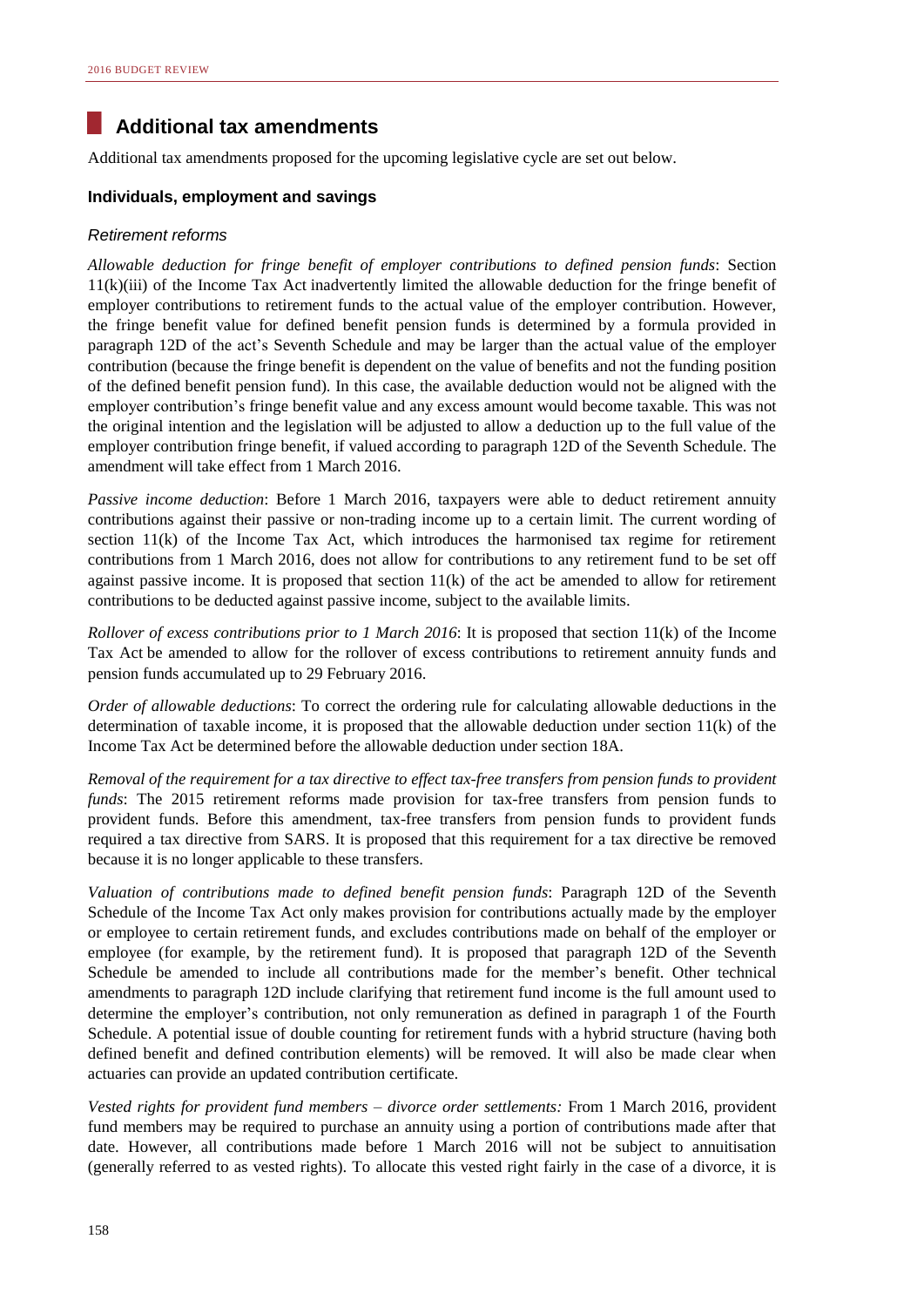proposed that the withdrawal of retirement benefits arising from divorce order settlements be proportionally attributed as a reduction against both the vested right and non-vested right portions of the retirement fund savings.

*Vested rights for provident fund members – mandatory transfer:* From 1 March 2016, provident fund members above the age of 55 will be able to continue contributing to that provident fund without being required to purchase an annuity upon retirement. However, if they transfer to another retirement fund, then any future contributions to that fund would not be exempt from annuitisation. It is proposed that forced transfers (through the closure of a retirement fund) will not affect the member's ability to make further contributions, which can be taken as a lump sum. Further technical corrections are required to ensure that all contributions to provident funds or pension funds with lump sum benefits made before 1 March 2016 are included in the vested rights provisions, in line with the policy intent. Specifically, the vested rights provision inadvertently excluded transfers made to retirement funds, as defined under paragraph (c) of the definition of pension funds in section 1 of the Income Tax Act, and to preservation provident funds.

*Foreign pension contributions, annuities and payouts*: When the residence-based taxation system was introduced in 2001, section  $10(1)(gC)$  was added to the Income Tax Act to exempt foreign pensions derived from past employment in a foreign jurisdiction (i.e. from a source outside of South Africa). The question of how contributions to foreign pension funds and the taxation of payments from foreign funds should be dealt with raises a number of issues, which require a review. Sufficient time would be required to determine how to deal with contributions to foreign funds and the taxation of payments from foreign funds, taking into account the tax policy for South African retirement funds.

#### *Fringe benefit*

*Clarification regarding raising an assessment for re-calculating fringe benefit*: Paragraph 3(2) of the Seventh Schedule of the Income Tax Act allows the SARS Commissioner under certain circumstances to re-determine the cash equivalent of a fringe benefit and assess either the employer or the employee. Uncertainty exists regarding under what circumstances this determination will be made. To provide clarity, it is proposed that the wording of paragraph 3(2) of the act's Seventh Schedule be aligned with the wording in paragraph 5(2) of the Fourth Schedule.

*Alignment of the definition of private travel*: The concept of private travel has been difficult for employers to apply in practice. The difference in the wording of the definition of private travel in section 8 and the Seventh Schedule of the Income Tax Act adds to the difficulties. To correct this, it is proposed that the wording of the two provisions be aligned.

#### *Tax-free investments*

*Alignment of estate duty treatment*: Tax-free investments were introduced from 1 March 2015 to encourage individuals to save and were not intended to serve as a vehicle to avoid estate duty. Government has become aware that the current law allows individuals who protect their investment portfolio through a long-term insurer to nominate a beneficiary on the endowment policy. As a result, the transfer of the proceeds from the tax-free investment asset to the named beneficiary would circumvent estate duty. It is proposed that the legislation be amended to prevent this.

*Dividends tax returns in the context of tax-free investments*: Investors receiving dividends from tax-free investments are required to submit an exempt dividends tax return to SARS following the receipt of every dividend payment. It is proposed that an amendment be made to remove this requirement.

*Transfers between service providers*: The implementation date to allow transfers of tax-free investments between service providers will be postponed from 1 March 2016 to 1 November 2016 to allow further time for service providers to finalise the administrative processes required for these transfers. Draft regulations outlining the transfer process will be published shortly.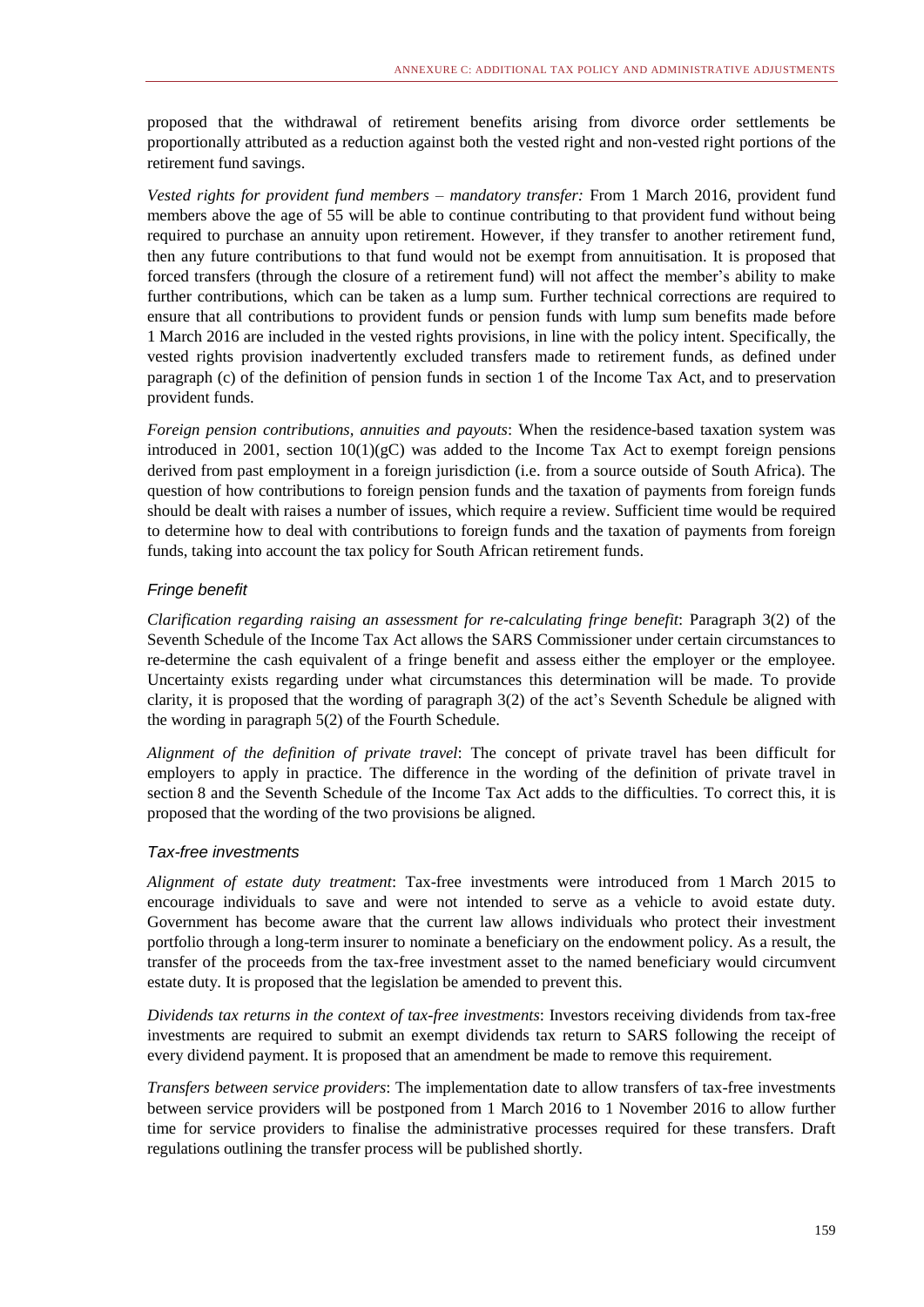#### *Employee share-based incentive schemes*

*Removal of possible double taxation*: If a taxpayer receives a restricted equity instrument having a value, section 1 of the Income Tax Act requires that it be included in gross income in year one, despite the restrictions. Upon vesting, the gain on the instrument needs to be included in gross income in the year of vesting, according to paragraph (n) of the definition of gross income in section 1 when read with section 8C. This could result in the same amount being taxed twice. To avoid this, it is proposed that the acquisition of shares subject to the provisions of section 8C of the act be specifically excluded from paragraph (c) of the definition of gross income in section 1.

*Addressing circumvention of section 8C rules*: The main purpose of section 8C is to prevent taxpayers from disguising high salaries through the use of restricted shares or share-based incentive schemes, which would trigger lower or no taxable income or capital gains. Specific anti-avoidance rules have been added to the tax legislation to counteract avoidance schemes where benefits derived from restricted shares or share-based incentive schemes consist of dividends. The rules exclude such dividends from the exemption in section  $10(1)(k)$  and tax them as ordinary income. However, the current rules do not deal adequately with some schemes where restricted shares held by employees are liquidated in return for an amount qualifying as a dividend. It is proposed that the current rules be reviewed to deal with this.

*Inclusion of certain dividends in the definition of remuneration:* Certain dividends received from restricted equity instruments do not qualify for an income tax exemption and are taxable on assessment of the directors and employees. It is proposed that these taxable dividends be specifically included in the definition of remuneration for PAYE in paragraph 1 of the Fourth Schedule to the Income Tax Act.

#### *Employees of foreign employers in South Africa designated as provisional taxpayers*

If foreign employers in South Africa do not deduct PAYE, local employees should pay provisional tax in terms of the Fourth Schedule of the Income Tax Act. Rather than alert this class of taxpayers of their status through individual notices, as is currently required, it is proposed that the commissioner notify them of their status through a public notice.

#### *Directives to be sought for all employment lump sums*

There are exceptions to the rule that employers must ascertain from the commissioner the correct amount in employees' tax to be withheld from lump-sum payments before payment is made. It is proposed that the provision for exceptions be removed.

#### *Removal of exclusion from penalty calculation*

The penalty for underpaying provisional tax is based on a percentage of normal tax payable after taking into account rebates and tax already paid. Certain once-off amounts, such as retirement lump-sum and severance-benefit payments, are excluded from the calculation of the penalty because they are taxed separately in terms of special tables and the tax owed is withheld before payment is made. Taxpayers are required to pay provisional tax on the other amounts listed in paragraph (d) of the definition of gross income in section 1 of the Income Tax Act, because these amounts are not taxed under the lump-sum tax tables. However, because these amounts are excluded from the penalty calculation, taxpayers are not penalised if they fail to pay the required provisional tax. To correct this, it is proposed that the penalty calculation's exclusion of the amounts in paragraph (d) not taxed in terms of the special tables be removed.

#### *Date on which estimate for second provisional tax payment must be submitted*

A provisional taxpayer is not subject to the underpayment penalty if an estimate for the second provisional tax period is submitted before the due date of the subsequent provisional tax payment. It is proposed that this window period be closed on the date of assessment of the relevant year.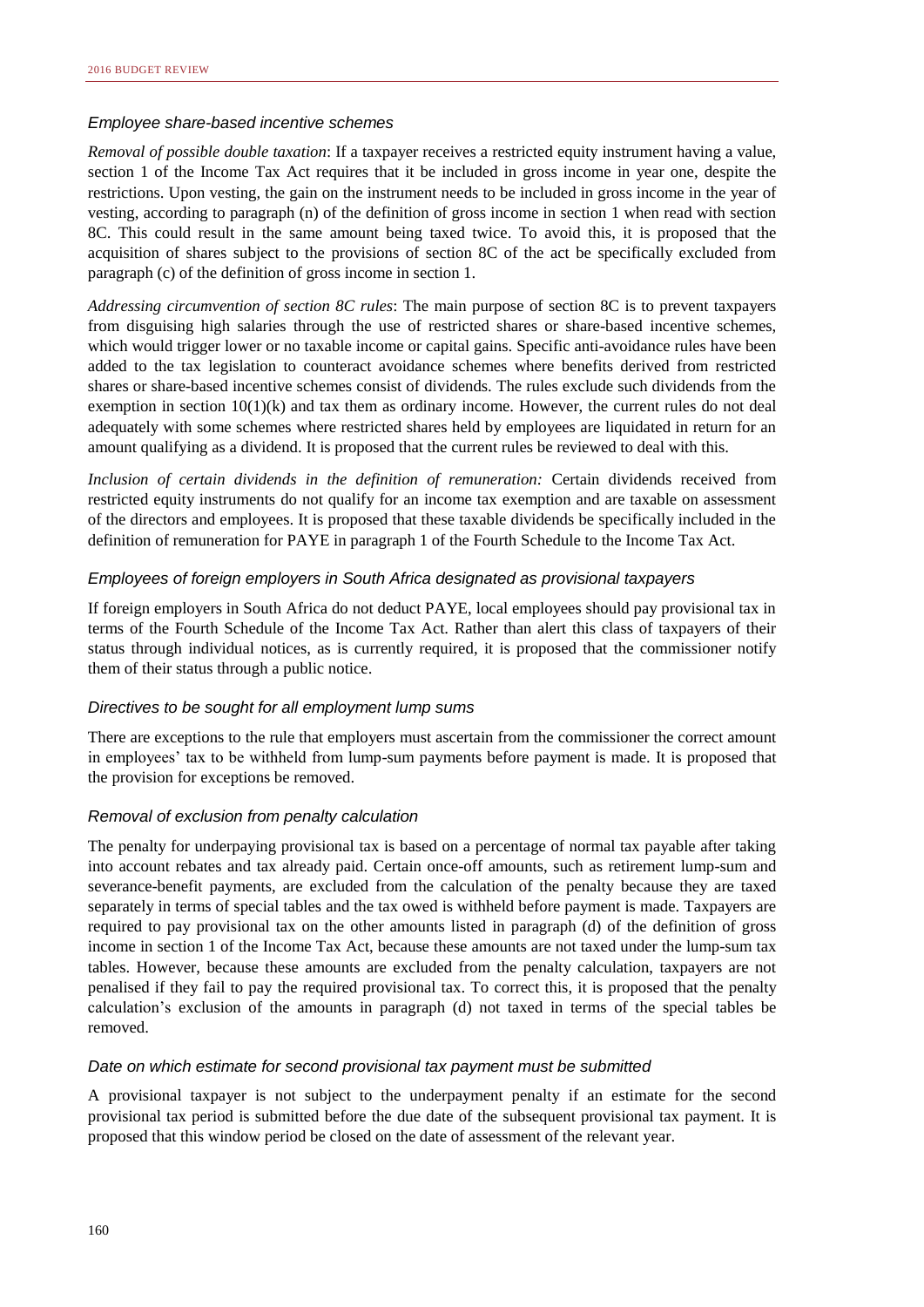#### **Business (general)**

#### *Hybrid debt instruments*

*Debt instrument subject to subordination agreement*: An instrument may be regarded as a hybrid debt instrument in terms of section 8F of the Income Tax Act, subsequent to its issue, if that instrument becomes subject to a subordination agreement as a result of the issuer being in financial distress. This is because a subordination agreement suspends repayments until such a time as the borrower's financial situation improves. It is proposed that a concession be made to exclude debt instruments subject to a subordination agreement from being regarded as section 8F hybrid debt instruments.

#### *Asset-for-share transactions for natural persons employed by a company*

Asset-for-share transactions do not trigger a capital-gains event when the transaction is between a person and a company, and the person either holds a qualifying interest in the company or is a natural person working full time for the company. In such transactions, the base cost of the asset rolls over from the person to the company. The qualifying conditions for such transfers were put in place to ensure that only substantial and long-term transfers of assets for shares benefit from the exemption, and to support the incorporation of professional service firms. However, because some taxpayers have indicated that the limits to the conditions are unclear, it is proposed that section 42 of the Income Tax Act be amended to set them out more clearly.

#### *Avoidance schemes in respect of share disposals*

One of the schemes used to avoid the tax consequences of share disposals involves the company buying back the shares from the seller and issuing new shares to the buyer. The seller receives payment in the form of dividends, which may be exempt from normal tax and dividends tax, and the amount paid by the buyer may qualify as contributed tax capital. Such a transaction is, in substance, a share sale that should be subject to tax. The wide-spread use of these arrangements merits a review to determine if additional countermeasures are required.

#### *Tax implications of securities lending arrangements*

In 2015, changes were made to the legislation to provide tax relief on the transfer of collateral in securities lending arrangements. As a result, there are no income tax and securities transfer tax implications if a listed share is transferred as collateral in a lending arrangement for a limited period of 12 months. Although the tax relief is welcomed, concerns have been raised that the 12-month limitation rule is too restrictive. It is proposed that a gradual approach to address these concerns be followed. In addition, the tax treatment of securities lending arrangements will be reviewed to take into account corporate actions during the term of the lending arrangement.

#### *Refinement of third-party-backed share provisions*

*Pre-2012 legitimate transactions*: In 2012, government introduced new rules to deal with avoidance concerns regarding transactions and arrangements that involve preference shares with dividend yields backed by third parties. These dividend yields, under the new rules, are treated as ordinary revenue. Because the rules may affect some legitimate transactions and arrangements, government will consider relaxing them in relation only to those entered into before 2012.

*Addressing circumvention of anti-avoidance measures*: Several schemes have been identified where investors structure their transactions to circumvent third-party anti-avoidance rules. These schemes include, for example, the formation of trust-holding mechanisms whereby investors acquire participation rights in trusts and the underlying investments of those trusts are preference shares. It is proposed that additional measures be considered to stop the circumvention of these anti-avoidance measures.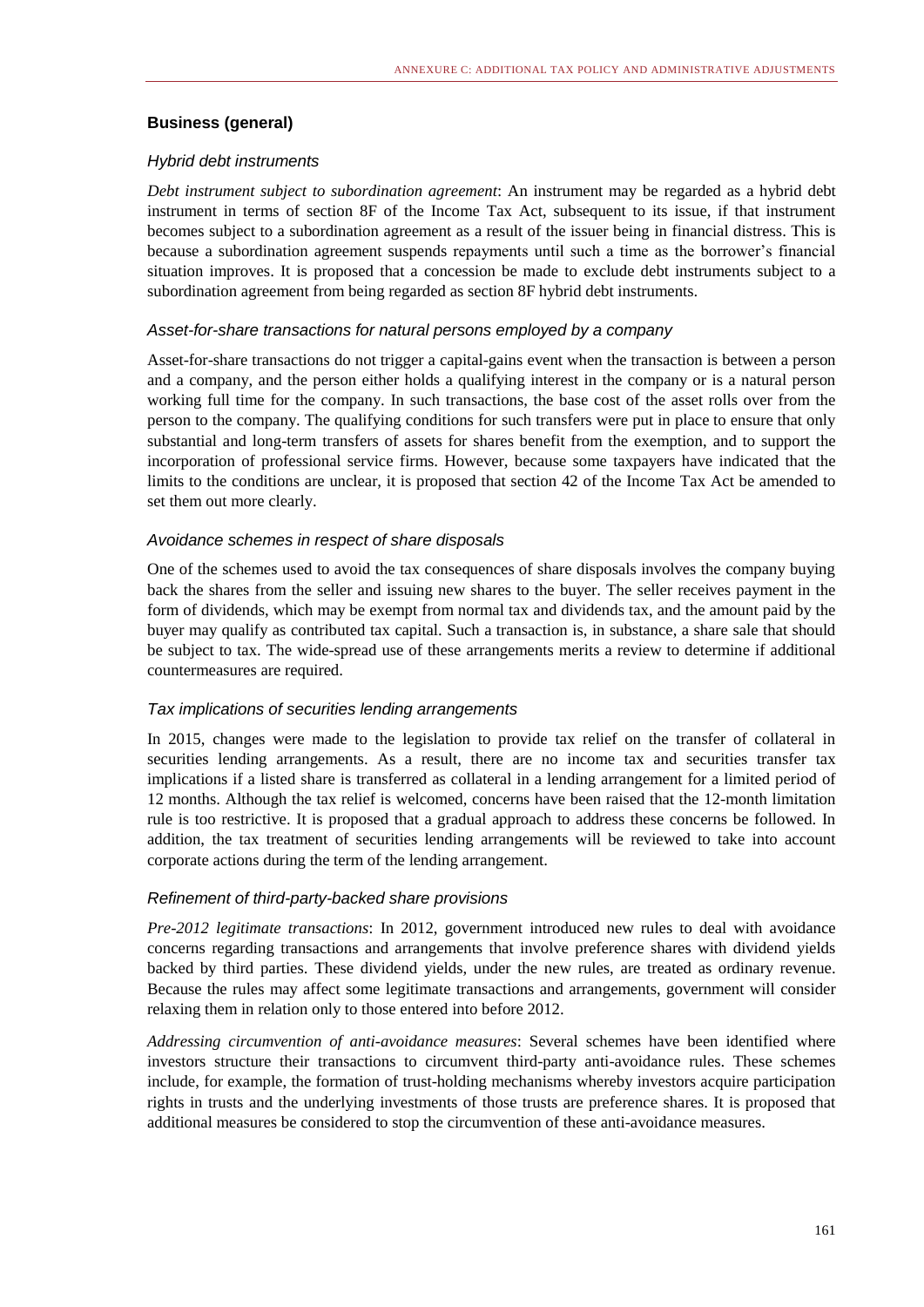#### *Mineral and petroleum resources royalties*

The payment of mineral and petroleum resources royalties under the Mineral and Petroleum Resources Royalty (Administration) Act (2008) largely follows the provisional tax scheme in the Fourth Schedule of the Income Tax Act. However, to improve payment automation, greater alignment with the Fourth Schedule is required, particularly with regard to interest and penalties. Amendments to this effect, as well as other technical corrections to the act, will be proposed.

#### **Business (financial sector)**

#### *Transitional tax issues resulting from regulation of hedge funds*

There are certain scenarios where the tax relief provided in the Taxation Laws Amendment Act (2015) to assist the hedge fund industry's transition to a new regulated tax regime is limited and inapplicable to certain hedge fund's trust structures. This is the case with the tax relief for asset-for-share and amalgamation transactions. It is proposed that provision be made to address these scenarios.

#### *Taxation of real estate investment trusts*

*Qualifying distribution rule*: Because recoupments such as building allowances previously claimed are included in the definition of gross income in section 1 of the Income Tax Act, they could affect the 75 per cent rental-income analysis used to determine qualifying distribution applicable to real estate investment trusts (REITs). It is proposed that the provisions relating to the qualifying distribution rule in section 25BB of the act be reviewed to remove this anomaly.

*Interaction between REITs and section 9C*: The current provisions of section 9C of the Income Tax Act are inappropriate for REITs. Dividends received from REITs are taxable, but expenditure incurred to produce these taxable dividends is effectively not deductible. To resolve this anomaly, it is proposed that a provision be added to the act that section 9C(5) does not apply to shares in REITs.

#### *Solvency assessment and management framework for long-term insurers*

The Insurance Bill, which gives effect to the Financial Services Board's solvency assessment and management (SAM) framework for long-term and short-term insurers, is likely to come into operation in 2017. As a result, Parliament has proposed that the changes to align the tax valuation method for longterm insurers with SAM that were part of the 2015 Tax Laws Amendment Bill be further considered in 2016.

#### **Business (incentives)**

#### *Venture capital funding for small businesses*

Funding remains one of the biggest challenges for small businesses. To encourage equity funders to invest in small businesses, the venture capital company regime was introduced in 2008. Currently, 31 venture capital companies are registered. Government is aware that the application of certain provisions on these companies may result in potential investors abandoning plans to take up this incentive. Measures to mitigate this unintended consequence will be explored.

#### *Urban development zones*

The urban development zone (UDZ) tax incentive stimulates investment in the construction and renovation of commercial and low-cost residential buildings in the inner city. In conjunction with other development tools, the incentive has helped municipalities promote urban renewal. To assist the many inner cities that remain derelict, it is proposed that the UDZ tax incentive be made available to more municipalities, subject to the application of a set of strict criteria and an adjudication process.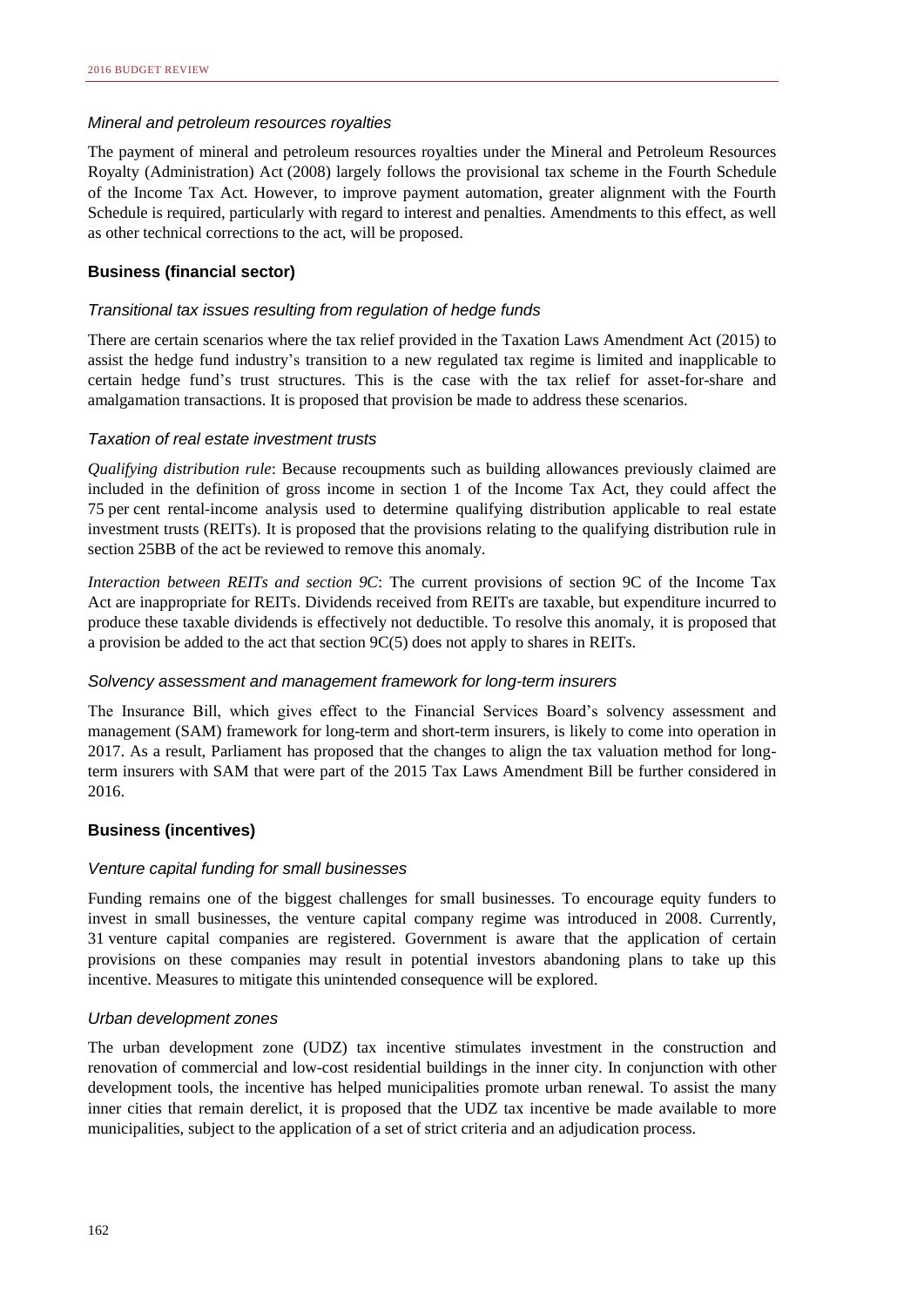#### *Small business corporations in special economic zones*

When the special economic zones tax incentive was introduced in 2013, no clarity was provided regarding the tax treatment of small business corporations located in special economic zones. It is proposed that the legislation be amended to make it clear that small business corporations in special economic zones are subject to corporate income tax at either the applicable graduated rate or 15 per cent, whichever is lower. To be eligible for the 15 per cent rate, the small business corporation will still need to comply with the provisions of section 12R of the Income Tax Act.

#### *Tax treatment of National Housing Finance Corporation*

The Department of Human Settlements is consolidating all of its human settlement development finance institutions into the National Housing Finance Corporation. It is proposed that a special tax exemption similar to that provided to certain government entities be provided to the National Housing Finance Corporation. Further amendments will be considered to ensure the transfer of assets from the department's current development finance institutions to the National Housing Finance Corporation are tax neutral.

#### *Tax treatment of land donated under land-reform initiatives*

Currently, tax legislation provides tax relief for land donated for land reform. This tax relief does not extend to all government land-reform initiatives. It is proposed that the legislation be amended to cover other land-reform initiatives, such as those set out in the National Development Plan.

#### *Clarifying the tax treatment of government grants*

Government grants that are not listed in the Eleventh Schedule to the Income Tax Act can still fall outside the definition of gross income if they are of a capital nature. It is proposed that all government grants be included in gross income and the Eleventh Schedule be the sole mechanism for determining whether they are taxable or not.

#### **International tax**

#### *Withdrawal of withholding tax on service fees*

The withholding tax on service fees has introduced unforeseen issues, including uncertainty on the application of domestic tax law and taxing rights under tax treaties. To resolve these issues, it is proposed that the withholding tax on service fees be withdrawn from the Income Tax Act and dealt with under the provisions of reportable arrangements in the Tax Administration Act (2011).

#### *Foreign companies and collective investment schemes*

Section 9D of the Income Tax Act taxes South African owners of foreign-owned entities on amounts equal to that entity's earned income. This has adverse consequences for collective investment schemes that hold shares in foreign collective investment schemes. There is uncertainty as to whether it is the local fund or the investor in the local fund that should be considered to be the holder of the participation rights in the foreign collective investment scheme. For clarity, it is proposed that collective investment schemes be excluded from applying section 9D to investments made in foreign companies.

#### *Bad debt deduction*

Section 11(i) of the Income Tax Act provides for a deduction of any debt owing to the taxpayer that has gone bad during the year, provided that this amount is or was included in the taxpayer's income. Where a taxpayer, not being a money-lender, lends an amount denominated in a foreign currency to another person, any exchange differences arising on such a loan are taken into account in the determination of taxable income as an inclusion in or deduction from income, as the case may be. However, where such a loan becomes bad, no deduction is available under section 11(a) of the act regarding any exchange gains included in income. The loss is of fixed, rather than floating, capital. The result is that a taxpayer would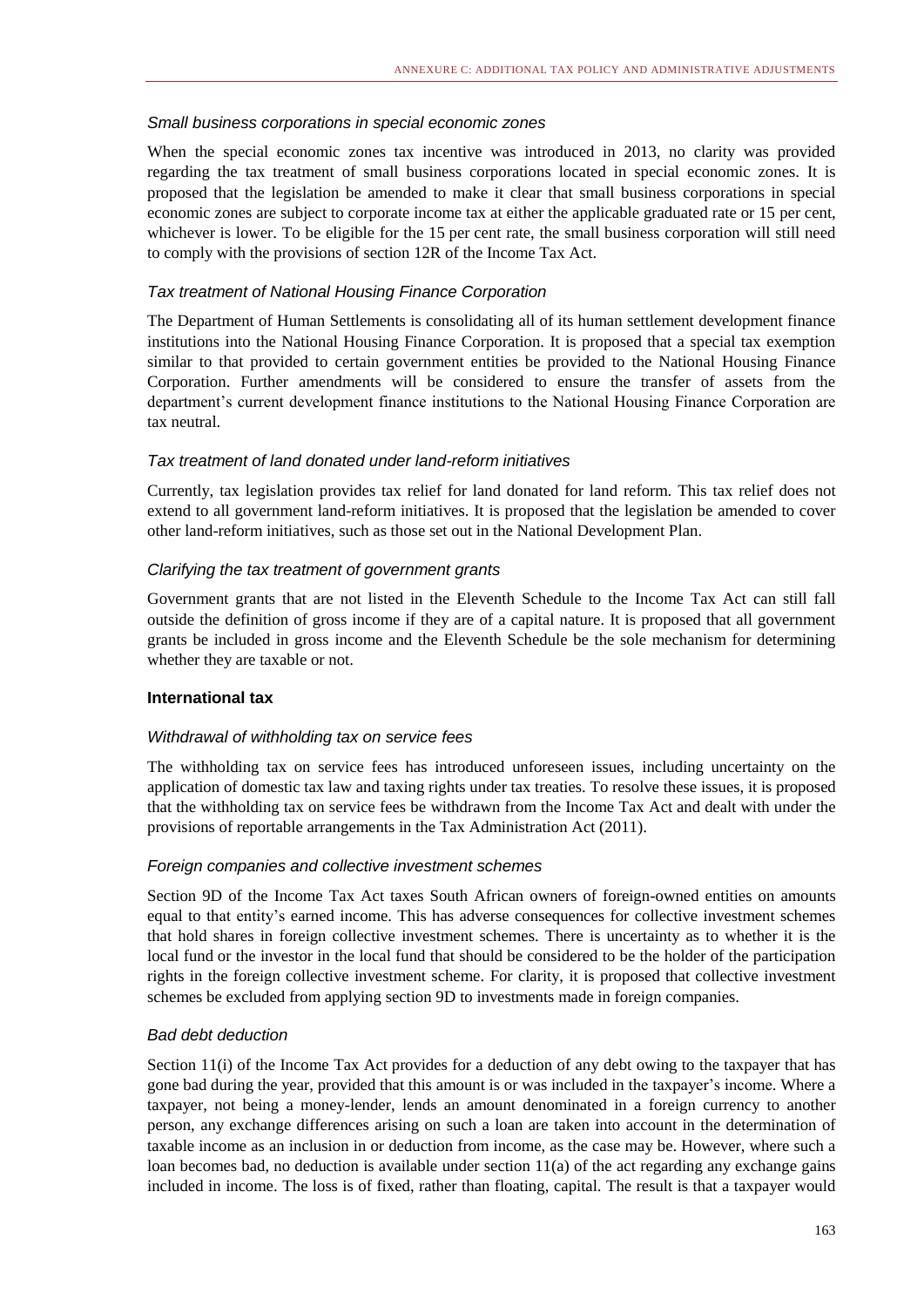not be entitled to any tax relief in relation to irrecoverable amounts on which they have been taxed. Based on the above, it is proposed that section  $11(i)$  of the act be amended to specifically apply to any exchange difference in respect of a debt that has been included in income.

#### *Interest withholding tax where interest is written off*

The Income Tax Act requires that tax be withheld from interest paid to a foreign person. Interest is deemed to be paid on the date on which the interest becomes due and payable. In situations where interest withholding tax is paid on interest that becomes due and payable, but the interest is subsequently written off as irrecoverable, there is no mechanism for a refund of interest withholding tax already paid. It is proposed that a mechanism be developed to allow for a refund of interest withholding tax paid.

#### *Tax base protection and hypothetical foreign tax payable due to foreign group tax losses*

In 2009, a high-tax exemption was introduced for controlled foreign companies (CFC). As a result, all CFC income is exempt from tax in South Africa in cases where the CFC pays an amount of foreign tax equal to at least 75 per cent of the tax that would have been due and payable in South Africa, had the CFC been a South African tax resident. The high-tax exemption is based on a calculation of hypothetical amount of foreign taxes, by disregarding foreign group company losses. Government is aware that in applying this calculation, an exemption is granted in situations where no foreign tax is actually payable. In addition, in the absence of the high-tax exemption, no foreign tax rebates would have been granted in this regard to avoid economic double taxation. In order to address the unintended anomaly, it is proposed that the adjustment for foreign group losses in the calculation for high-tax exemption be deleted.

#### **VAT**

#### *Notional input tax on goods containing gold*

In 2014, changes were made in the Value-Added Tax Act to exclude goods containing gold from the definition of second-hand goods. It has come to government's attention that the exclusion of goods containing gold from this definition is too restrictive, especially in situations where the gold content of such goods is minimal or inconsequential. It is proposed that the 2014 amendment be revised to eliminate this anomaly.

#### *Taxation of non-executive directors' fees*

Under the Income Tax Act and the Value-Added Tax Act, a non-executive director's fees may be subject to both employees' tax (PAYE) and VAT. Views differ on whether to deduct PAYE from these fees or if the director should register as a VAT vendor. It is proposed that these issues be investigated to provide clarity.

#### *Grants from the National Skills Fund and sector education and training authorities*

The Value-Added Tax Act (1991) zero-rates grants allocated through sector education and training authorities (SETAs), but does not specifically mention those allocated through the National Skills Fund. Aligning the VAT treatment of these two grant allocations will be considered.

#### *Loyalty programmes*

Section 10(18), (19) and (20) of the Value-Added Tax Act deals with how issuing and redeeming tokens, vouchers or stamps are to be treated for VAT. There are no similar provisions in the act to deal with loyalty programmes and the VAT implications of redeeming loyalty points. It is proposed that loyalty programmes be analysed and legislative amendments be considered to provide clarity on their VAT treatment. The provisions relating to vouchers will also be reviewed to determine if they require amendments.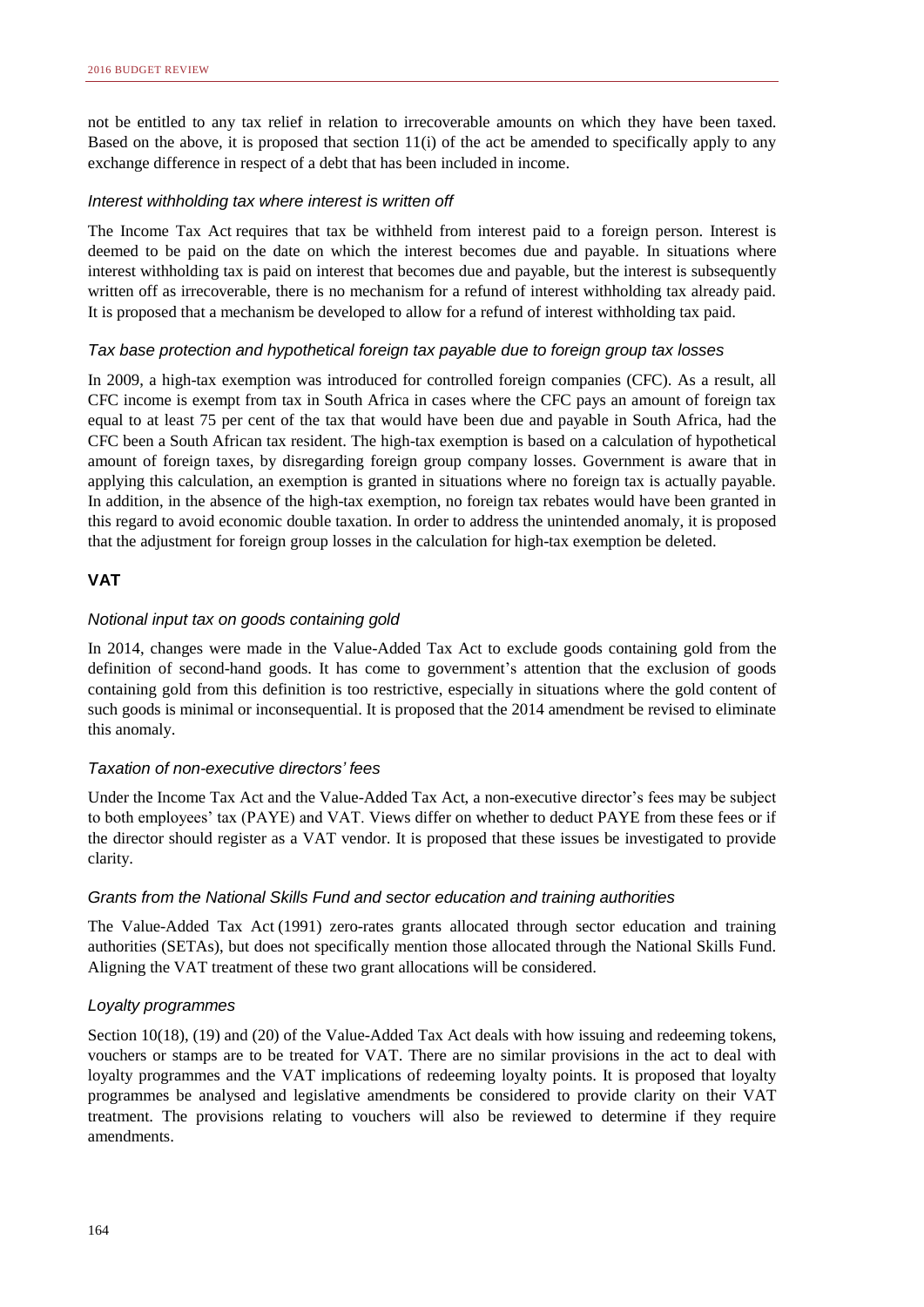#### *Determined value of company cars*

VAT Regulation 2835 specifies a method for establishing the determined value of a company car for output tax purposes. This method differs from the method prescribed in paragraph  $7(1)$  of the Seventh Schedule of the Income Tax Act. These differences have resulted in employers and payroll managers calculating the determined value of company cars using two methods and maintaining two sets of records. In addition, both of these determined values can be depreciated. The use of two methods and maintenance of two sets of records creates an administrative burden. It is proposed that the provisions of the VAT Regulation 2835 be aligned with the provisions of the Seventh Schedule of the Income Tax Act.

#### *Waivers and cancellations of debt*

Waivers and cancellations are not included in the definition of financial services. Vendors who waive or cancel debts provide a service through the surrender of a right. Debts that are waived or cancelled between connected persons would trigger an output tax liability calculated on the open market value of the amount waived, even though no consideration will be received. Surrendering the right to receive money (surrendering of a debt security) could also be perceived to be a separate supply. It is proposed that the tax implications relating to these supplies be analysed to determine if a legislative amendment is required.

#### *Alignment of prescription periods*

A person may deduct an amount from output tax attributable to a later tax period, provided this later period falls within five years from the date of certain events, for example, the date a tax invoice should have been issued. It is proposed that an input tax deduction be limited in certain instances to the tax period in which the time of supply occurred. In addition, it is proposed that the time limit for the payment of refunds be clarified.

#### *Indirect exports*

In terms of the Value-Added Tax Act, a vendor that elected to supply goods at the zero rate for an indirect export may in certain instances be required to account for output tax if the documentary requirements of Regulation 2761 are not met. Provision is made in Regulation 2761 for the vendor to claim an input tax deduction where the relevant documents are subsequently obtained within certain time periods. This section of the act, however, does not refer to the input tax deduction allowed in Regulation 2761. It is therefore proposed that this right to a deduction be referred to in the act to align it with Regulation 2761.

#### *Alignment of VAT and customs schedules*

Schedule 1 of the Value-Added Tax Act contains items that are exempt from VAT on importation. According to the Customs and Excise Act, items that are exempt from VAT on importation are identified by heading numbers or rebate items and descriptions as contemplated in schedules 1 and 4 of the act. It is proposed that the notes to the item numbers in schedule 1 of the Value-Added Tax Act be aligned with the notes to the item numbers in schedules 1 and 4 of the Customs and Excise Act.

#### *Goods lost, destroyed or damaged*

The Value-Added Tax Act was amended to include item number 412.07 to exempt goods from VAT on importation if they are unconditionally abandoned to the commissioner or destroyed with the commissioner's permission. No similar exemption exists for goods proved to have been lost, destroyed or damaged through, for example, natural disasters or such circumstances that the commissioner deems exceptional. It is therefore proposed that the legislation be amended to exempt the above-mentioned goods from VAT.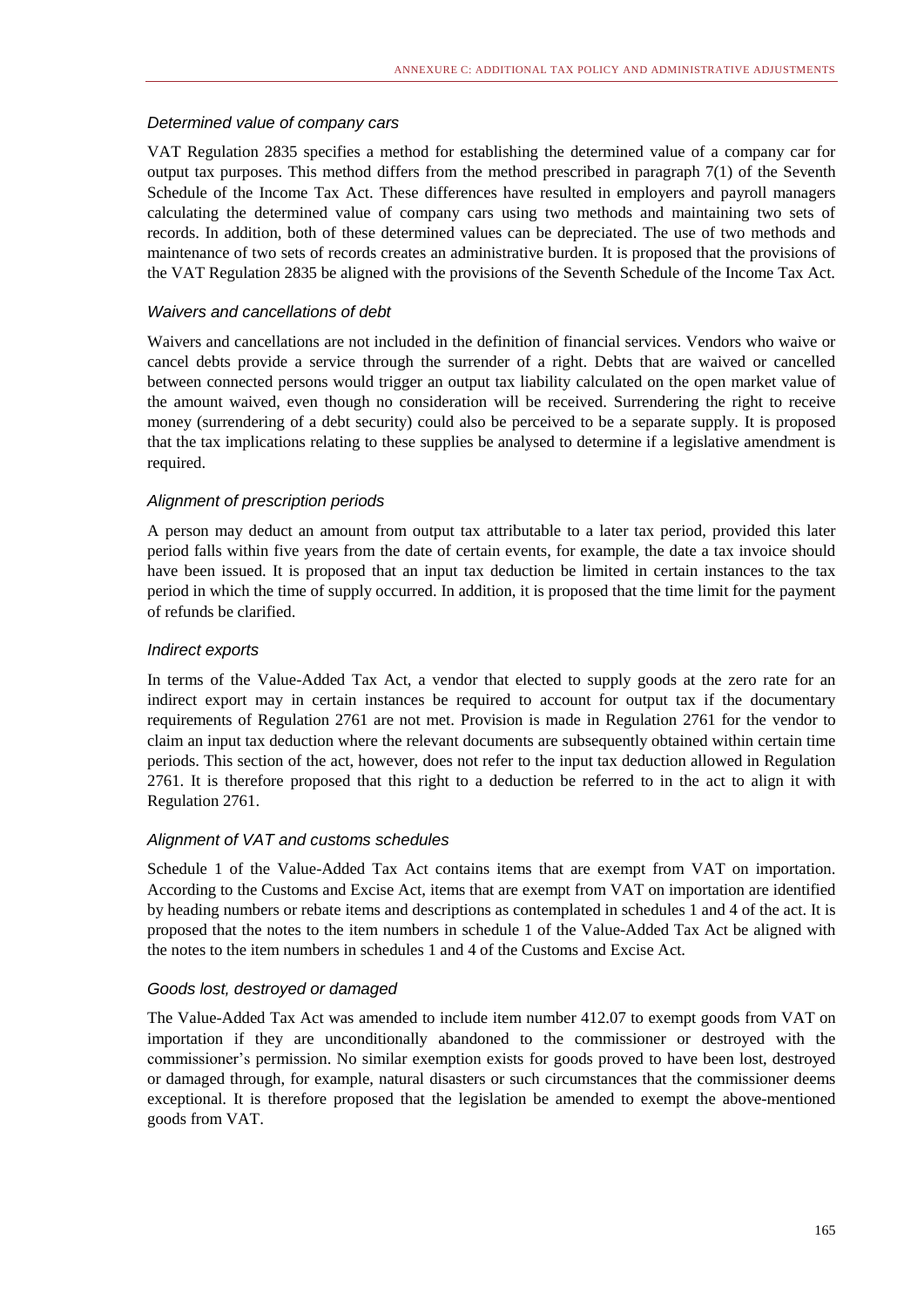#### *Payments basis*

The Value-Added Tax Act provides for public authorities and municipalities as defined in section 1 to be registered on the payments basis. In turn, section 15(2A) requires vendors who are registered on the payments basis to issue a tax invoice for any one supply that exceeds R100 000. However, public authorities and municipalities do not have to meet this requirement. This dispensation is not extended to municipal entities. It is proposed that a similar dispensation be granted to municipal entities.

#### *Alternative documentary proof*

Section  $16(2)(g)$  of the Value-Added Tax Act determines that a deduction may be allowed where a vendor is in possession of alternative documentary proof that is acceptable to the commissioner. The commissioner's discretion is limited to circumstances where the vendor is unable to obtain the documents prescribed in section  $16(2)(a)$  to (f). It is proposed that scope be provided for the commissioner to take other considerations into account in accepting alternative documentary proof.

#### *Removal of goods from a customs controlled area located in a special economic zone*

Businesses that are located in a customs-controlled area (CCA) within a special economic zone enjoy certain VAT cash-flow benefits when importing goods into the CCA. To further support the benefits of investing in special economic zones, an amendment is proposed to allow for the VAT-free movement of goods that are imported into a special economic zone's CCA to a manufacturing duty rebate user, provided there is a sale subject to VAT.

#### **Customs and excise duty**

#### *General anti-avoidance rule*

To enhance enforcement and compliance with customs duties and excise taxation, a general antiavoidance provision will be added to the Customs and Excise Act. The design of the anti-avoidance clause will be in line with similar provisions in other indirect tax legislation and will consolidate antiavoidance efforts in customs and excise administration.

#### *Cigarette import or manufacturing*

Provisions in the Customs and Excise Act on the maximum allowed weight of cigarettes that may be imported or manufactured will be updated to 0.8g per cigarette to more accurately reflect volumes of inputs.

#### **Tax administration**

#### *Extension of objection and condonation periods*

The current period for lodging an objection under the Tax Administration Act is 30 business days from the date of assessment. This has been shown to be too short in practice, particularly in complex matters, resulting in a large number of applications for condonation. It is therefore proposed that a longer period for lodging an objection and condonation be considered. Amendments to the dispute resolution rules will also be required to give effect to this proposal, which could result in a change to the rules for failing to comply within the prescribed time periods.

#### *Commercial member to assist presiding officer in tax court*

The Tax Administration Act provides that if a tax appeal relates to the business of mining, the commercial member must be a registered engineer with experience in that field, or a sworn appraiser if it involves the valuation of assets. Because other matters of a technical nature may also require a commercial member with expertise in the relevant field, it is proposed that an amendment be considered to include a more generic provision for this purpose.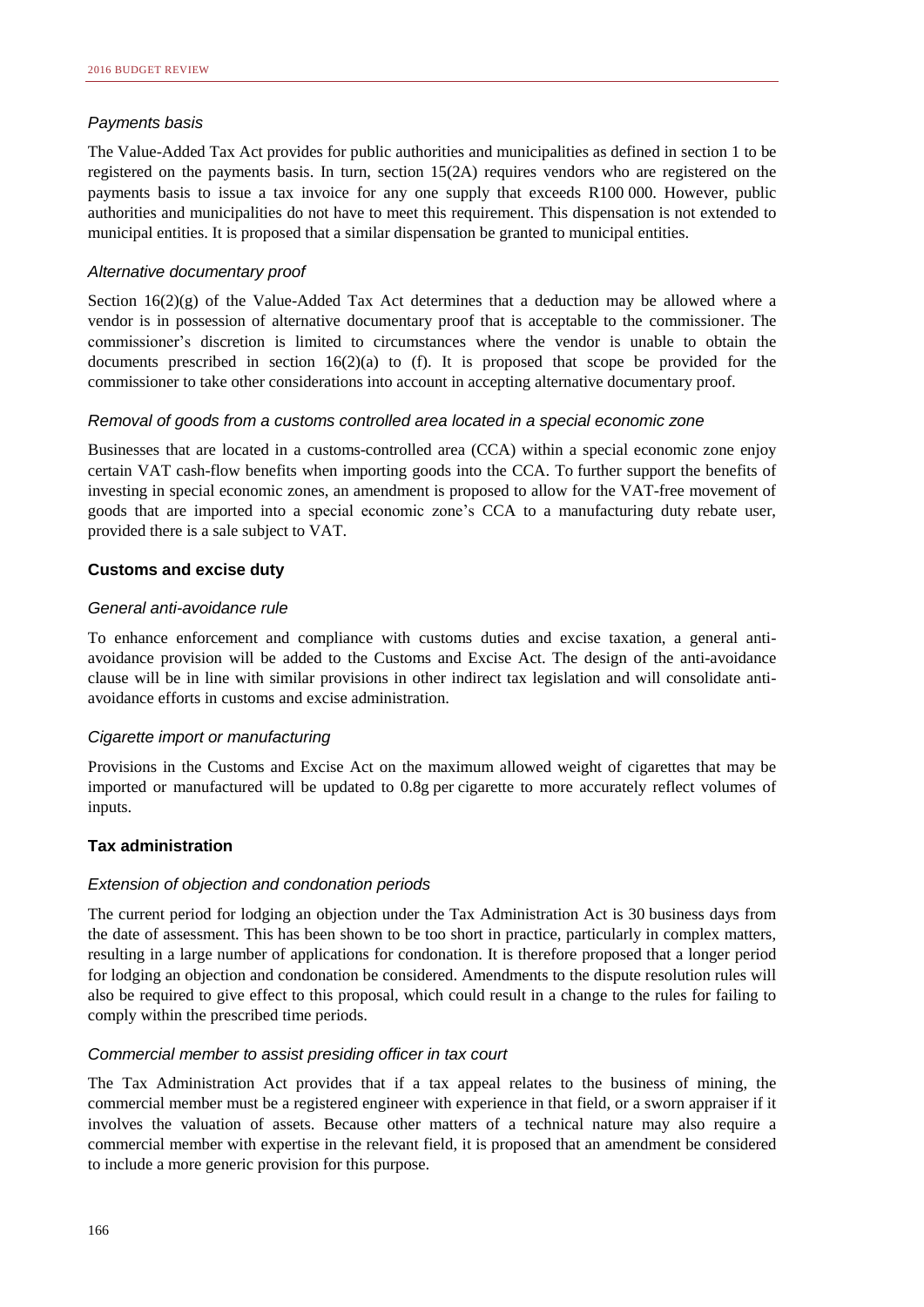#### *Understatement penalty provisions*

Amendments to the understatement penalty system of the Tax Administration Act to enhance clarity with regard to general anti-avoidance matters will be considered.

#### *Voluntary disclosure programme*

A person who is aware of a pending audit or investigation may not apply for voluntary disclosure relief. It is proposed that an amendment be considered to clarify what is meant by pending audit or investigation.

#### *Legal costs recovered by state attorney*

Legal costs recovered by the state attorney on behalf of SARS are paid directly to SARS, not to the National Revenue Fund. It is proposed that all legal costs recovered by the state attorney on behalf of SARS be paid to the National Revenue Fund.

#### **Technical corrections**

In addition to the amendments described above, the 2016 tax legislation will effect various technical corrections, mainly covering inconsequential items such as grammar, numbering, removing obsolete provisions, and incorporating regulations and commonly accepted interpretations into formal law. Technical corrections also include changes to effective dates and the proper coordination of transitional tax changes.

A final set of technical corrections fix minor oversights that reveal themselves in the implementation of recently introduced legislative changes.